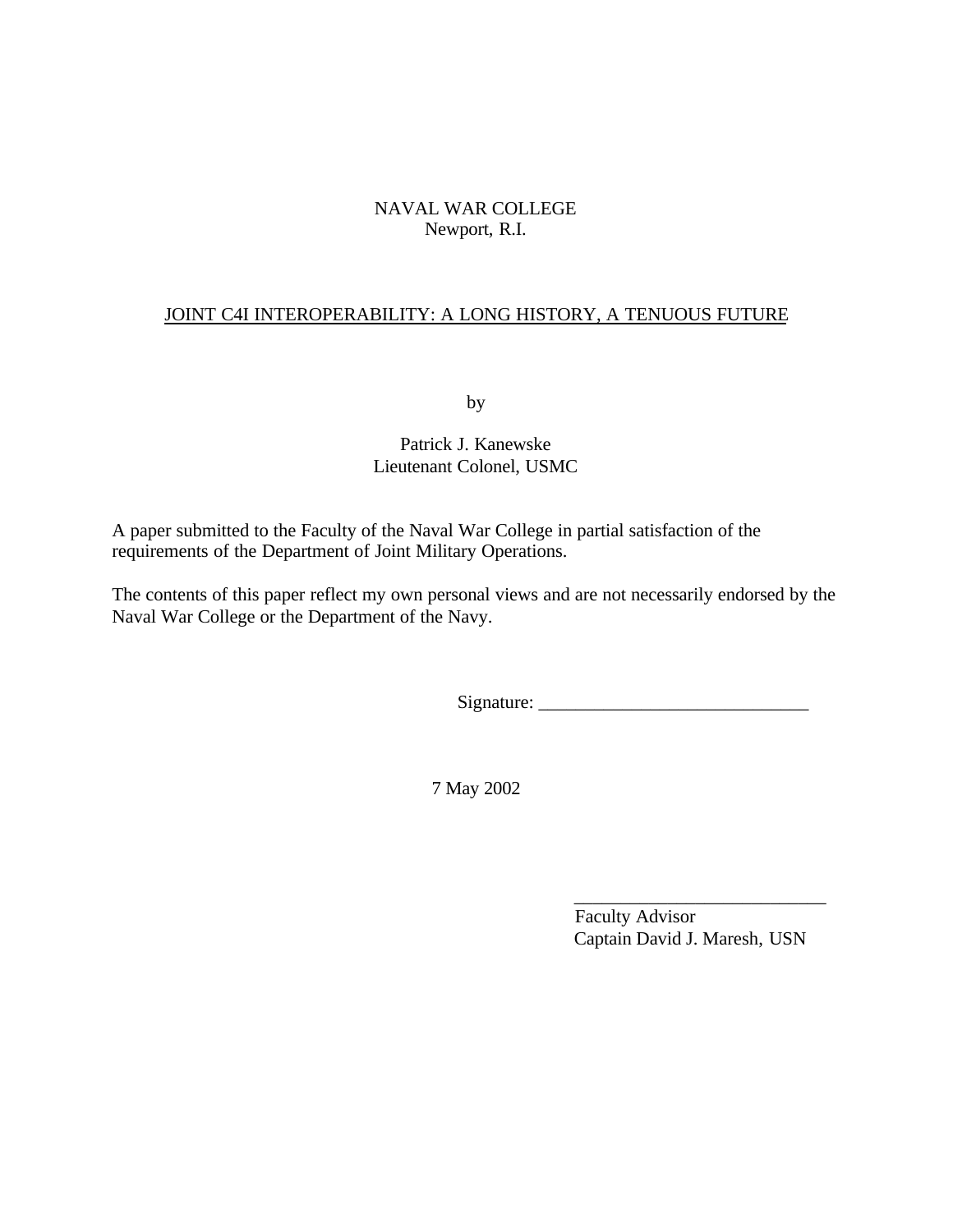| <b>REPORT DOCUMENTATION PAGE</b> |
|----------------------------------|
|----------------------------------|

|  |  |  | 1. Report Security Classification: UNCLASSIFIED |  |
|--|--|--|-------------------------------------------------|--|
|--|--|--|-------------------------------------------------|--|

#### **2. Security Classification Authority**:

#### **3. Declassification/Downgrading Schedule**:

**4. Distribution/Availability of Report**: DISTRIBUTION STATEMENT A: APPROVED FOR PUBLIC RELEASE; DISTRIBUTION IS UNLIMITED.

**5. Name of Performing Organization**: JOINT MILITARY OPERATIONS DEPARTMENT

| 6. Office Symbol: | 7. Address: NAVAL WAR COLLEGE |
|-------------------|-------------------------------|
|                   | 686 CUSHING ROAD              |
|                   | NEWPORT, RI 02841-1207        |

**8. Title** (Include Security Classification):

JOINT C4I INTEROPERABILITY: A LONG HISTORY, A TENUOUS FUTURE (UNCLASSIFIED)

| 9. Personal Authors: Lieutenant Colonel Patrick J. Kanewske, USMC |  |  |                                |  |  |
|-------------------------------------------------------------------|--|--|--------------------------------|--|--|
| 10. Type of Report: FINAL                                         |  |  | 11. Date of Report: 7 MAY 2002 |  |  |

**12.Page Count**: 21 **12A Paper Advisor (if any):** Captain David J. Maresh, USN

**13.Supplementary Notation:** A paper submitted to the Faculty of the NWC in partial satisfaction of the requirements of the JMO Department. The contents of this paper reflect my own personal views and are not necessarily endorsed by the NWC or the Department of the Navy.

#### **14. Ten key words that relate to your paper:**

Command, Control, Communications, Computers, and Intelligence (C4I); Interoperability; C4I Systems; JTF Commander; Defense Information Systems Agency (DISA); Information Technology (IT); Joint Interoperability Test Command (JITC); Stovepipes; Operational Factors

**15.Abstract:** DoD has been confronted with interoperability problems for more than 30 years, and achieving effective C4I interoperability continues to be a difficult matter for DoD to resolve. Through the years DoD has issued increasingly assertive interoperability policy guidance, strengthened procedures associated with reviewing system requirements and making acquisition decisions, and attempted to field systems that will help ensure C4I interoperability. However, these initiatives have failed to ensure the operational commander is provided C4I systems that are interoperable.

The haphazard fielding of service-unique C4I systems must stop. Technology is available to ensure the operational commander receives interoperable C4I systems for use on the battlefield. The solution to the C4I systems quandary is interoperability assurance. A critical element of interoperability assurance is a clear prescription of a common suite of capabilities that must be inherent in all C4I systems that desire to interoperate. At each level of interoperability, DoD must identify a common suite of capabilities across procedure, applications, infrastructure, and data that must be incorporated by system developers in order to have a common-ground basis for Joint interoperability assurance. Common standards must also be adhered to for each capability.

Leadership at the highest levels in DoD must leverage current initiatives and institute a process to ensure that the Regional CINCs have the interoperable C4I systems they require to fight and win the nations battles. Interoperable C4I systems must be fielded as a hedge against friction on the battlefield.

| 16.Distribution /<br>Availability of                                               | Unclassified | Same As Rpt             | DTIC Users |  |  |
|------------------------------------------------------------------------------------|--------------|-------------------------|------------|--|--|
| Abstract:                                                                          |              |                         |            |  |  |
| 17. Abstract Security Classification: UNCLASSIFIED                                 |              |                         |            |  |  |
| 18. Name of Responsible Individual: CHAIRMAN, JOINT MILITARY OPERATIONS DEPARTMENT |              |                         |            |  |  |
| <b>19.Telephone:</b><br>841-6461                                                   |              | 20. Office Symbol:<br>c |            |  |  |

**Security Classification of This Page Unclassified**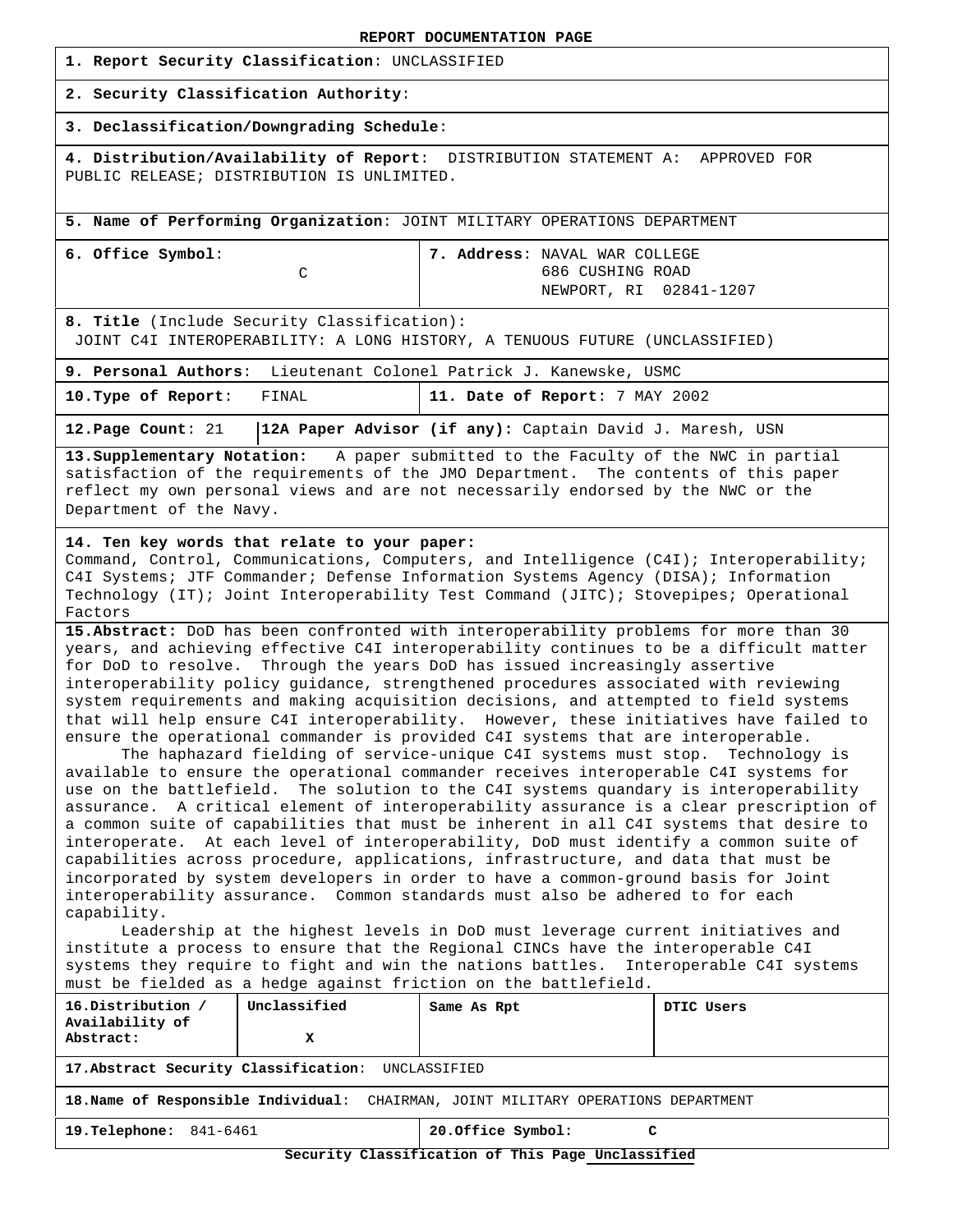#### Abstract

#### JOINT C4I INTEROPERABILITY: A LONG HISTORY, A TENUOUS FUTURE

The Department of Defense has been confronted with interoperability problems for more than 30 years, and achieving effective Command, Control, Communications, Computer, and Intelligence (C4I) interoperability continues to be a difficult matter for DoD to resolve. Through the years DoD has issued increasingly assertive interoperability policy guidance, strengthened procedures associated with reviewing system requirements and making acquisition decisions, and attempted to field systems that will help ensure C4I interoperability. However, these initiatives have failed to ensure the operational commander is provided C4I systems that are interoperable.

The haphazard fielding of service-unique C4I systems must stop. Technology is available to ensure the operational commander receives interoperable C4I systems for use on the battlefield. The solution to the C4I systems quandary is interoperability assurance. A critical element of interoperability assurance is a clear prescription of a common suite of capabilities that must be inherent in all C4I systems that desire to interoperate. At each level of interoperability, DoD must identify a common suite of capabilities across procedure, applications, infrastructure, and data that must be incorporated by system developers in order to have a common-ground basis for Joint interoperability assurance. Common standards must also be adhered to for each capability.

Leadership at the highest levels in DoD must leverage current initiatives and institute a process to ensure that the Regional CINCs have the interoperable C4I systems they require to fight and win the nations battles. Interoperable C4I systems must be fielded as a hedge against friction on the battlefield.

ii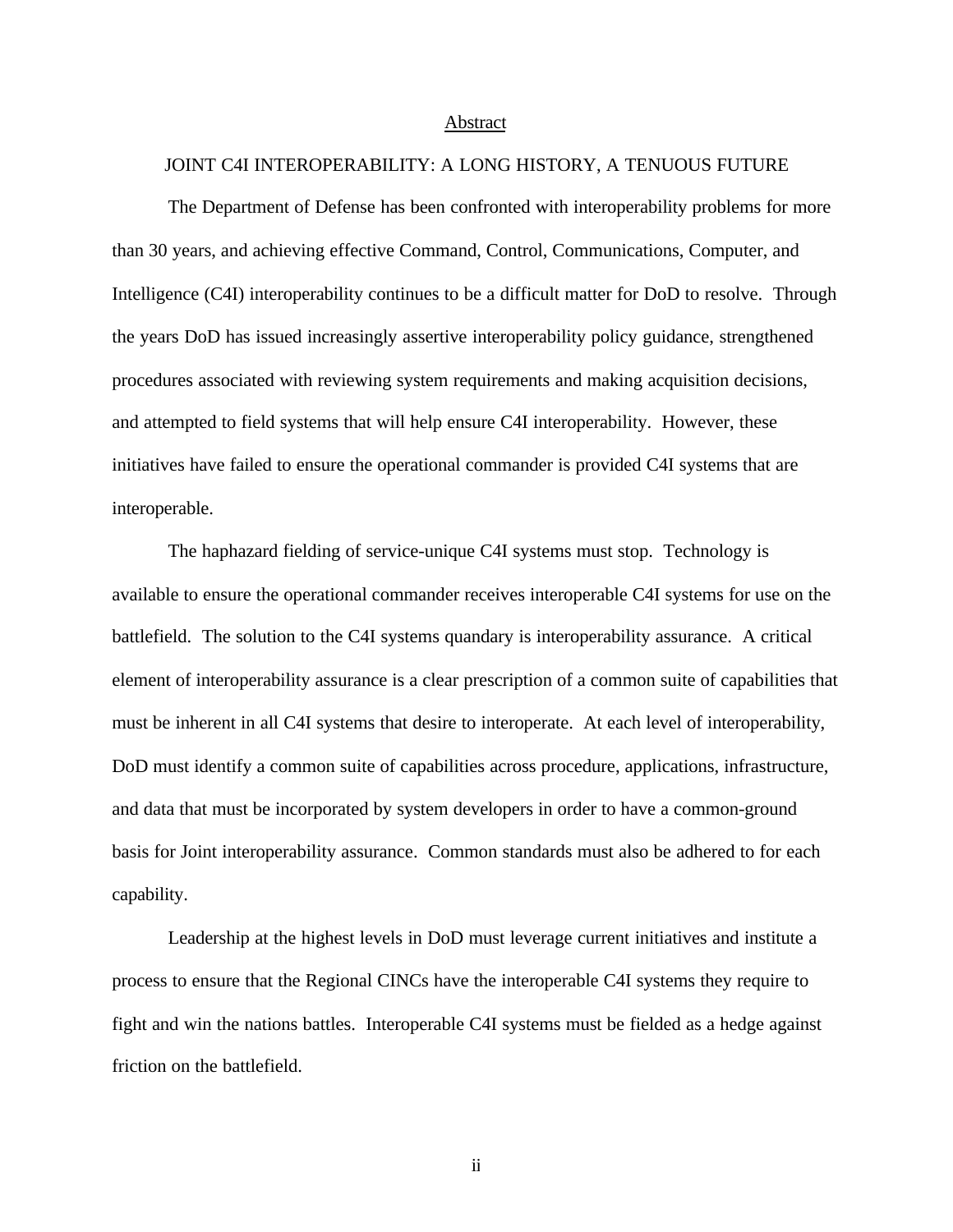#### OPERATIONAL PERSPECTIVE

Joint force employment has become the norm for U.S. military operations, and will likely remain so. The effectiveness and efficiency of future operational commanders will depend, to a great degree, on the level and nature of interoperability between the Service elements of the Joint Task Force (JTF). The Department of Defense has been confronted with interoperability problems for more than 30 years, and achieving effective Command, Control, Communications, Computer, and Intelligence (C4I) interoperability continues to be a difficult matter for DoD to resolve. Through the years DoD has issued increasingly assertive interoperability policy guidance, strengthened procedures associated with reviewing system requirements and making acquisition decisions, and attempted to field systems that will help ensure C4I interoperability. However, these initiatives have failed to ensure the operational commander is provided C4I systems that are interoperable.

Some view the problem as one related to the huge increase of C4I systems on the market due to the increased technology associated with the Information Technology (IT) revolution. The claim is that C4I systems interoperability is as good as it gets, and DoD simply needs to keep fielding the latest technology to stay on top of the demand to communicate, and collect, process, and store information. Others view technology as the answer to the C4I interoperability dilemma, and that the latest technology has the means to either verify systems are interoperable before they are fielded or ensure the infrastructure on which the systems pass information is designed to ensure C4I systems interoperability. Whatever the case, the highest levels of DoD leadership must take an active role in ensuring the nation's precious resources are spent on the proper equipment for the operational commander. This paper will argue that the haphazard fielding of service-unique C4I systems must stop and that technology is available to ensure the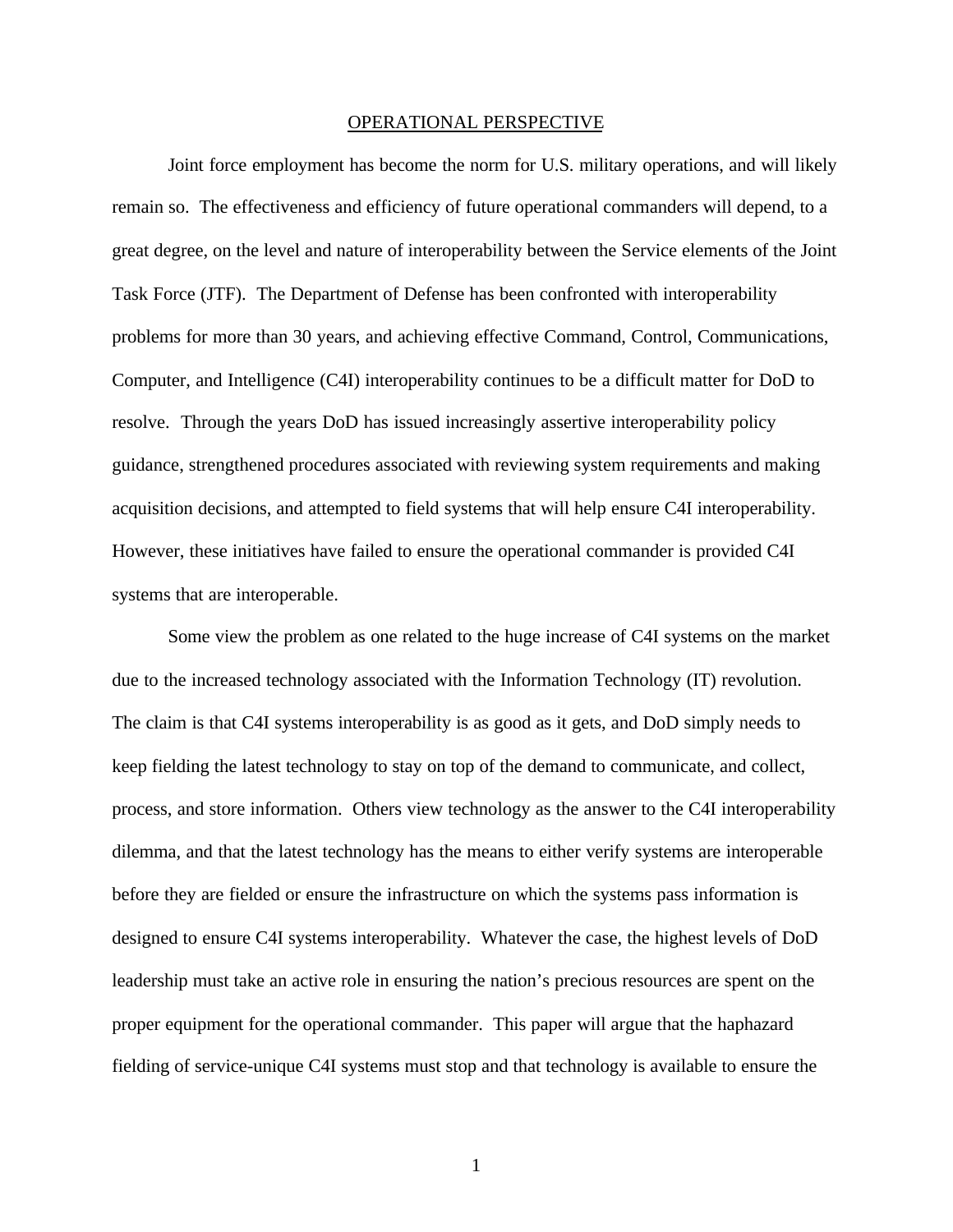operational commander receives interoperable C4I systems for use on the battlefield. The operational factors of space, time, and force will be examined as they relate to fielding interoperable C4I systems as a hedge against friction on the battlefield.

### HISTORICAL PERSPECTIVE

Joint Publication 1 states "the nature of modern warfare demands that we fight as a team… Joint force commanders choose capabilities they need from the air, land, sea, space and special operations forces at their disposal... Joint warfare is essential to victory."<sup>1</sup> Joint Publication 1 gives the impression that the requirement for interoperability is new, and that the Armed Forces should incorporate this new requirement into their planning. This is misleading. Efforts to improve interoperability began with the establishment of the Joint Army and Navy Board in 1903. Table I provides an overview of the major actions taken to help improve interoperability between the Services since the Joint Army and Navy Board.

Although the need to conduct Joint operations has long been recognized, the U.S. has a mixed record of success with interoperability. World War II showed that command of Joint operations by mutual cooperation left much to be desired. Although the command structures and operating techniques developed during the war were effective in defeating the enemy, changes were clearly required to codify the ad hoc procedures that made victory possible. Command structure was seen as the tool to restrain service parochialism and increase interoperability. Many of the lessons learned about the advantages of interoperability in World War II were forgotten in the Korean conflict and subsequently not addressed in Vietnam. More recently, in operations like the Iranian Hostage Rescue Attempt and URGENT FURY in Grenada, the services had not incorporated interoperability lessons learned into their planning. Although

l

<sup>1</sup> Department of Defense, Joint Chiefs of Staff, *Joint Warfare of the Armed Forces*, Joint Publication 1 (Washington: National Defense University Press, 1991), iii.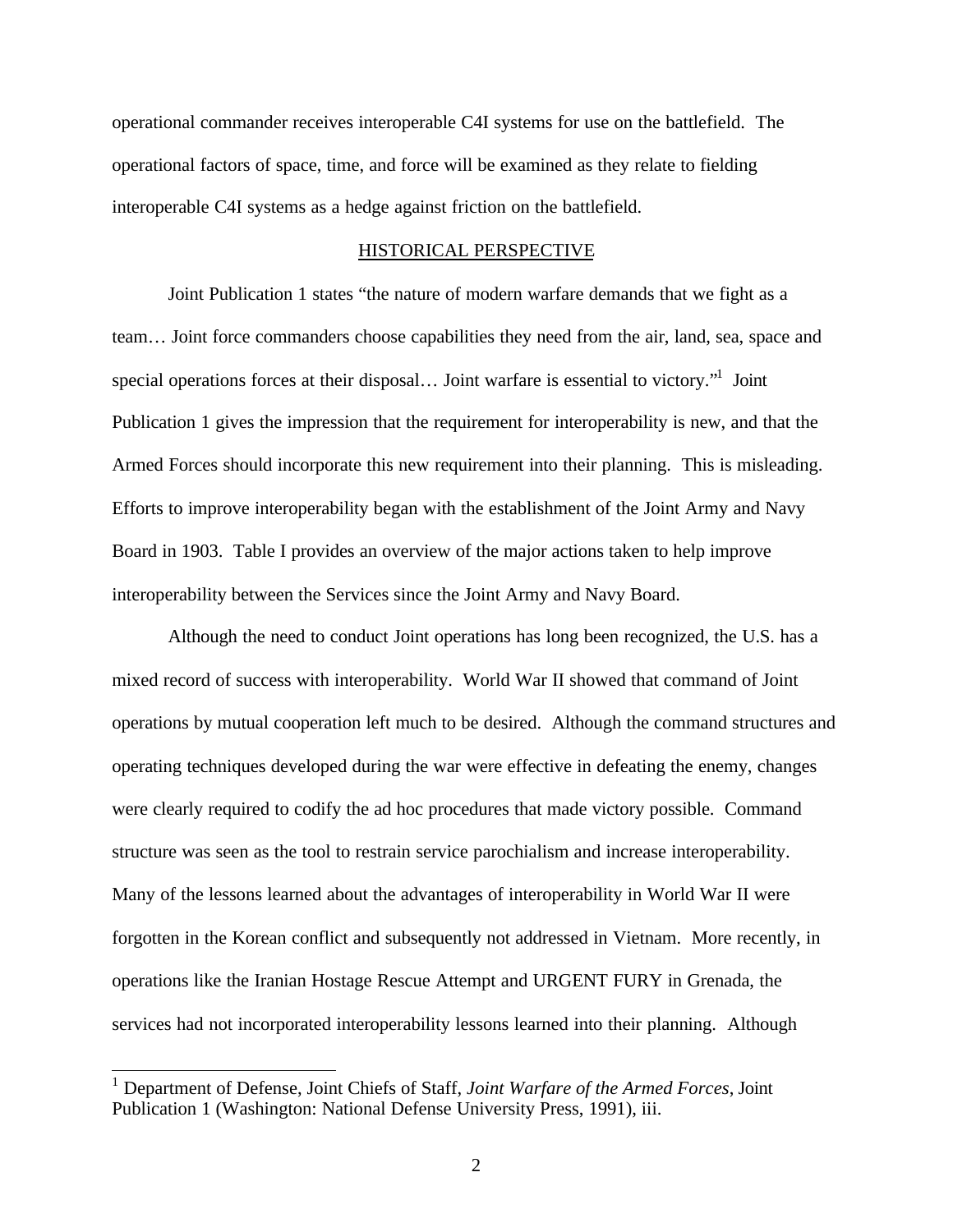| <b>Action</b>                      | Year | <b>Purpose</b>                                                    |
|------------------------------------|------|-------------------------------------------------------------------|
| Joint Army and Navy                | 1903 | Mandated that the Army and Navy coordinate their actions as to    |
| Board <sup>2</sup>                 |      | produce the most effective mutual support and attain              |
|                                    |      | coordination in operations.                                       |
| National Security Act <sup>3</sup> | 1947 | Secretary of Defense first named to coordinate the activities of  |
|                                    |      | the Departments of War, Navy, and Air Force. Codified the         |
|                                    |      | Joint Chiefs of Staff.                                            |
| National Security Act of           | 1949 | Created the Department of Defense and subordinated the three      |
| 1947 Amended <sup>4</sup>          |      | service secretariats to the Defense Secretary. Command            |
|                                    |      | structure was seen as the tool to restrain service parochialism   |
|                                    |      | and increase interoperability.                                    |
| Defense Reorganization             | 1958 | Removed the operational authority of the service chiefs, thus     |
| Act <sup>5</sup>                   |      | creating an atmosphere for interoperable operations.              |
| Goldwater Nichols Act <sup>6</sup> | 1986 | CJCS was designated as the principal military advisor to the      |
|                                    |      | NCA. Unified Commanders were specifically given operational       |
|                                    |      | control of the forces within their AOR. Requirements for Joint    |
|                                    |      | officer assignment and education were established.                |
| Joint Publication $17$             | 1991 | States Joint warfare is essential to victory and that             |
|                                    |      | interoperability is indispensable to conducting Joint operations. |

Table I. Actions Taken to Help Ensure Joint Interoperability

Operation DESERT STORM exercised many of the provisions set down to improve

interoperability, the services experienced interoperability shortfalls related to the Air Tasking

Order, in particular. Serious technical problems and service autonomy have historically

prevented the services from operating with one another.

The defense reorganizations were intended to improve interoperability by creating

centralized command structures that would enforce unity of effort. The record of joint

operations in the last fifty years shows that interoperability problems have continued despite the

 2 Joint Army and Navy Board, *Joint Action of the Army and the Navy* (Washington: Government Printing Office, 1927), iv.

<sup>3</sup> Russell Weigley, *The American Way of War*, (Bloomington: Indiana University Press, 1973), 374.

<sup>4</sup> Ibid., 374.

<sup>&</sup>lt;sup>5</sup> Congress, Senate, *Congressional Record*, 99<sup>th</sup> Congress (3 October 1958)

<sup>6</sup> Department of Defense, Armed Forces Staff College, *The Joint Staff Officer's Guide 1991*,

AFSC Publication 1 (Washington: Government Printing Office, 1991), 2-11.

<sup>7</sup> Department of Defense, Joint Chiefs of Staff, *Joint Warfare of the Armed Forces*, Joint Publication 1 (Washington: National Defense University Press, 1991), iii.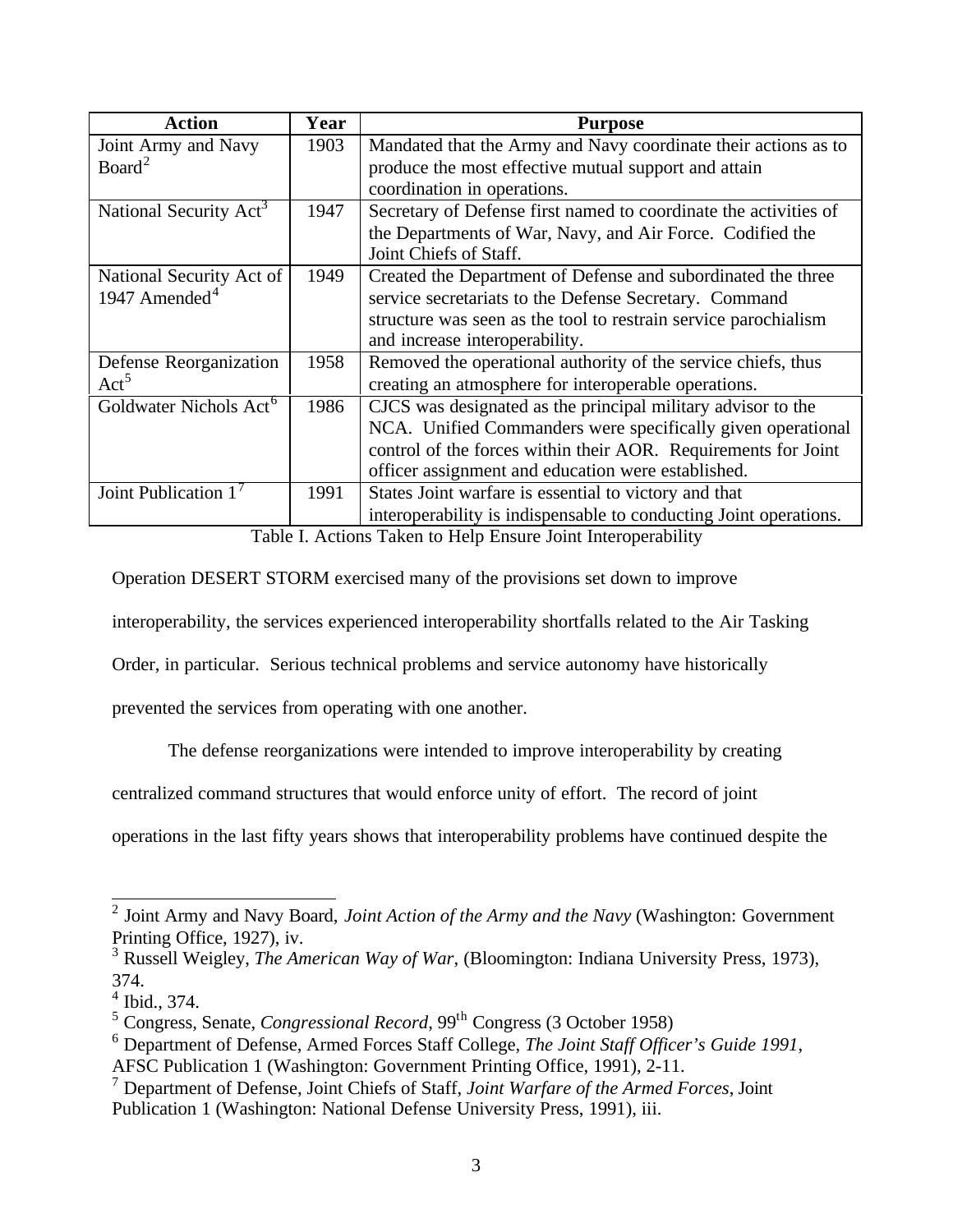attempt to increase command centralization. Defense reorganizations have not improved interoperability because they only treated a symptom of the actual problem: the lack of routine operational interaction between the services. Despite the statutory divisions and separate roles and missions that have largely prevented operational interaction between the services throughout U.S. history, there are currently preventable technical aspects affecting the joint interoperability problem. The Services have historically developed their own C4I systems. The legality of this policy will be discussed later, but suffice it to say that these "stovepipe" systems have created enormous technical interoperability problems for the Services. The following technical and procedural problems have prevented interoperability in the Armed Forces $8$ :

- No joint firewall policy.
- Global Command and Control System (GCCS) is not interoperable between the Services.
- Bandwidth is not sufficient for GCCS traffic.
- No coordination of plans.
- Different message formats.
- Warfighting levels not distinct.

Realizing the magnitude of these problems, the Assistant Secretary Defense (ASD) for

C4I stated the following in a speech to the Communications and Electronics Association on

August 22, 1995:

l

"We have been burned in the past by the acquisition of vendor proprietary systems that represented the best value for the money at the time, but whose upgrades proved too costly as time and technology advanced. We have learned our lessons – standardize the interfaces, using commercial standards whenever possible to create a systems environment in which individual creativity can flourish, so the component software and hardware systems can rapidly evolve and be integrated into a stable matrix of interoperable systems at minimum cost and downtime. Competing vendors often inject proprietary designs in their products without regard to interoperability standards, which then render them incompatible with other network components. Competition among firms developing similar technologies is fierce… It is a known fact that DoD still has a sizable inventory of C4I systems that are legacy in nature and stovepiped in function, as they do not interoperate with other systems. In October 1993, Deputy Secretary of

<sup>8</sup> Rick Lynch, et al, *U.S. Army and Marine Corps Interoperability: A Bottom-up Series of Experiments*, (Alexandria, VA: Joint Advanced Warfighting Program, 2000), 7-18.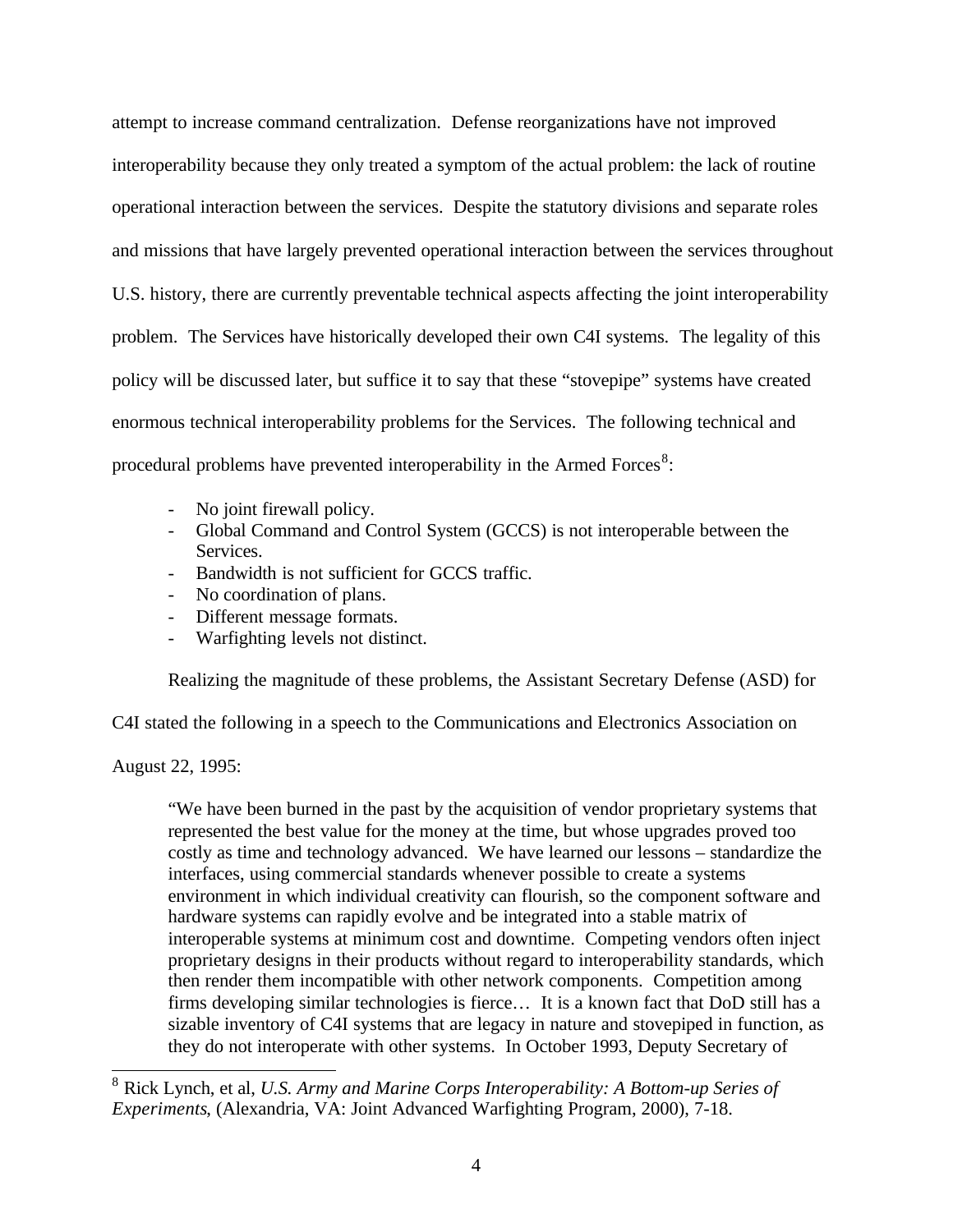Defense Perry imposed a three-year deadline to minimize the number of duplicative DoD information support systems and make the remaining migration set interoperable.<sup>"9</sup>

Mr. Paige understood the interoperability problem, but either did not know how or did not have the will to effect the changes required to solve the problem.

### CURRENT PERSPECTIVE

Ironically, the same advances that are enhancing the capabilities of C4I systems to access and exchange information are also compounding the challenge to field systems that can interoperate with each other at comparable levels of sophistication, thus reducing the operational commander's ability to realize the full benefit of today's technology. The rapid evolution of information technology is providing the systems developer with many product choices that offer similar functional capabilities, yet few of these choices are interoperable with each other. In many cases, commercial industry is moving faster than the policy bodies can prescribe standards. Many vendors are vying to develop the Commercial Off The Shelf (COTS) standard of choice. Often, products are provided free to the marketplace as a strategy to achieve this objective. Also ironic is the tendency of DoD Services and Agencies to structure and regulate access within its C4I systems architectures, thus running the risk of inhibiting its ability to access critical information across the global information enterprise.

DoD Services and Agencies are making progress to improve C4I systems capabilities and interoperability. In addition, many DoD-wide efforts are underway to improve C4I systems interoperability.<sup>10</sup> The Joint Technical Architecture (JTA) defines standards governing the implementation of system capabilities and interfaces. The goal of the Defense Information Infrastructure (DII) Common Operating Environment (COE) is to establish a commonly defined

<sup>&</sup>lt;sup>9</sup> Emmett Paige, Jr., *Retaining the Edge on Current and Future Battlefield Defense*, <u>Defense</u> Issues, (August 1995), 4.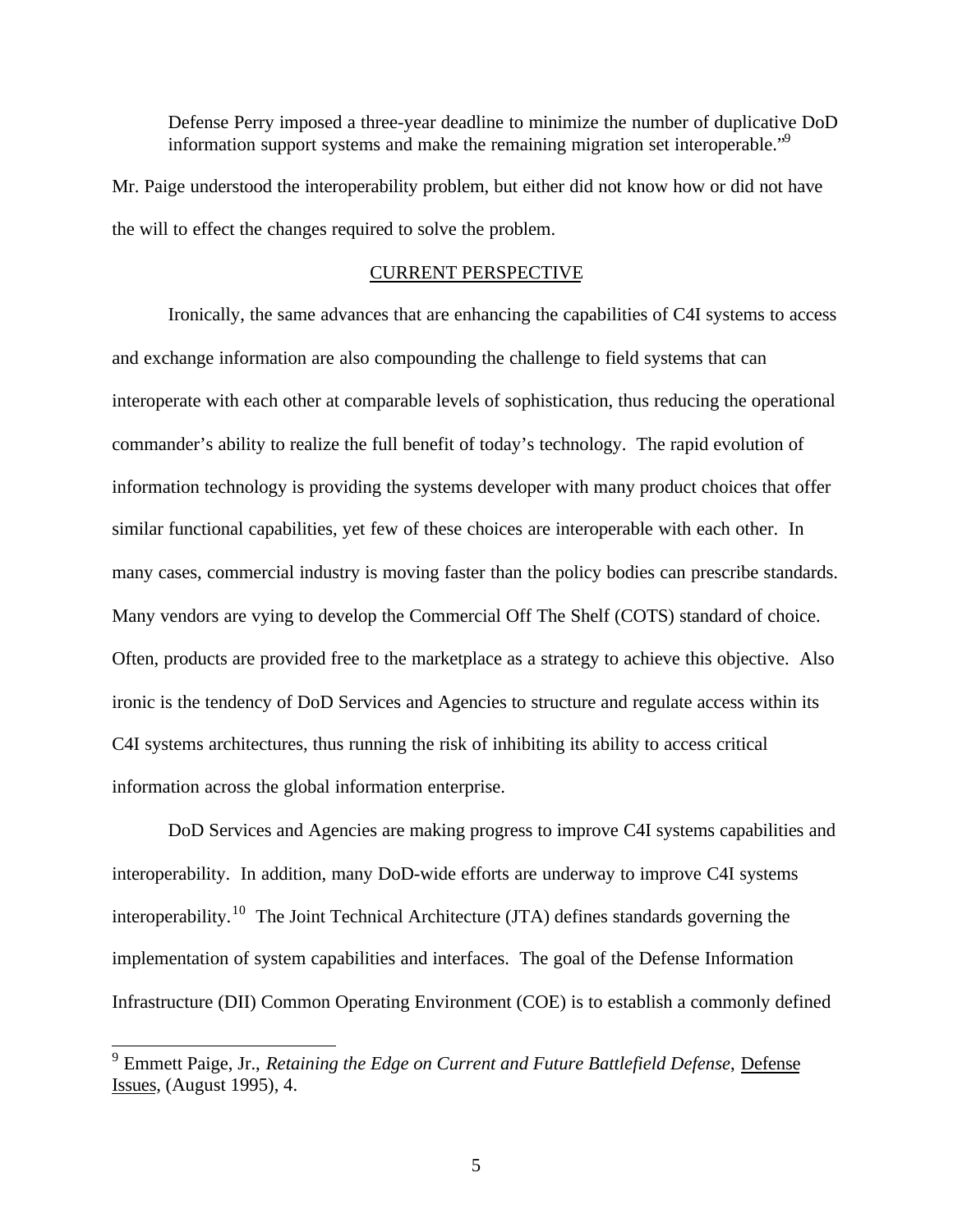executable environment for systems. This environment is intended to drive developers toward a common set of solutions that work together and that compliment each other. The DII Master Plan is meant to ensure that an infrastructure is in place to allow for the establishment of a common link between systems as they develop. The Shared Data Environment (SHADE) is intended to reach agreement on common data models for systems. The Joint Interoperability Test Command (JITC) tests and certifies systems based on standards conformance and demonstrated application-to-application interoperability. The Joint Battle Center is a forum for conducting experiments regarding information systems interoperability, integration, technology insertion, and system performance in a Joint environment.

However, while all of these initiatives are important in the fight for interoperability assurance, they are not sufficient. Leadership at the highest levels in DoD must leverage current initiatives and institute a process to ensure that the Regional CINCs have the interoperable C4I systems they require to fight and win the nations battles.

Operational C4I requirements vary dramatically with respect to the degree of interoperability needed to respond appropriately. In some cases the need to exchange information between one node and another may simply involve transmitting an informal voice or text message. In other cases, more elaborate exchanges of information may be required that involve the need to disseminate multi-media information, or the need for the warfighter to collaborate simultaneously over a shared picture of the battlespace, or the desire for several arms of the JTF to author a decision brief jointly. DoD lacks a construct for ensuring the operational commander achieves interoperability at these different levels (environments) of operational sophistication.

l

<sup>10</sup> C4ISR Architecture Working Group, *Levels of Information Systems Interoperability (LISI),* 30 March 1998, http://www.c3i.osd.mil/org/cio/i3/AWG\_Digital\_Library/pdfdocs/lisi.pdf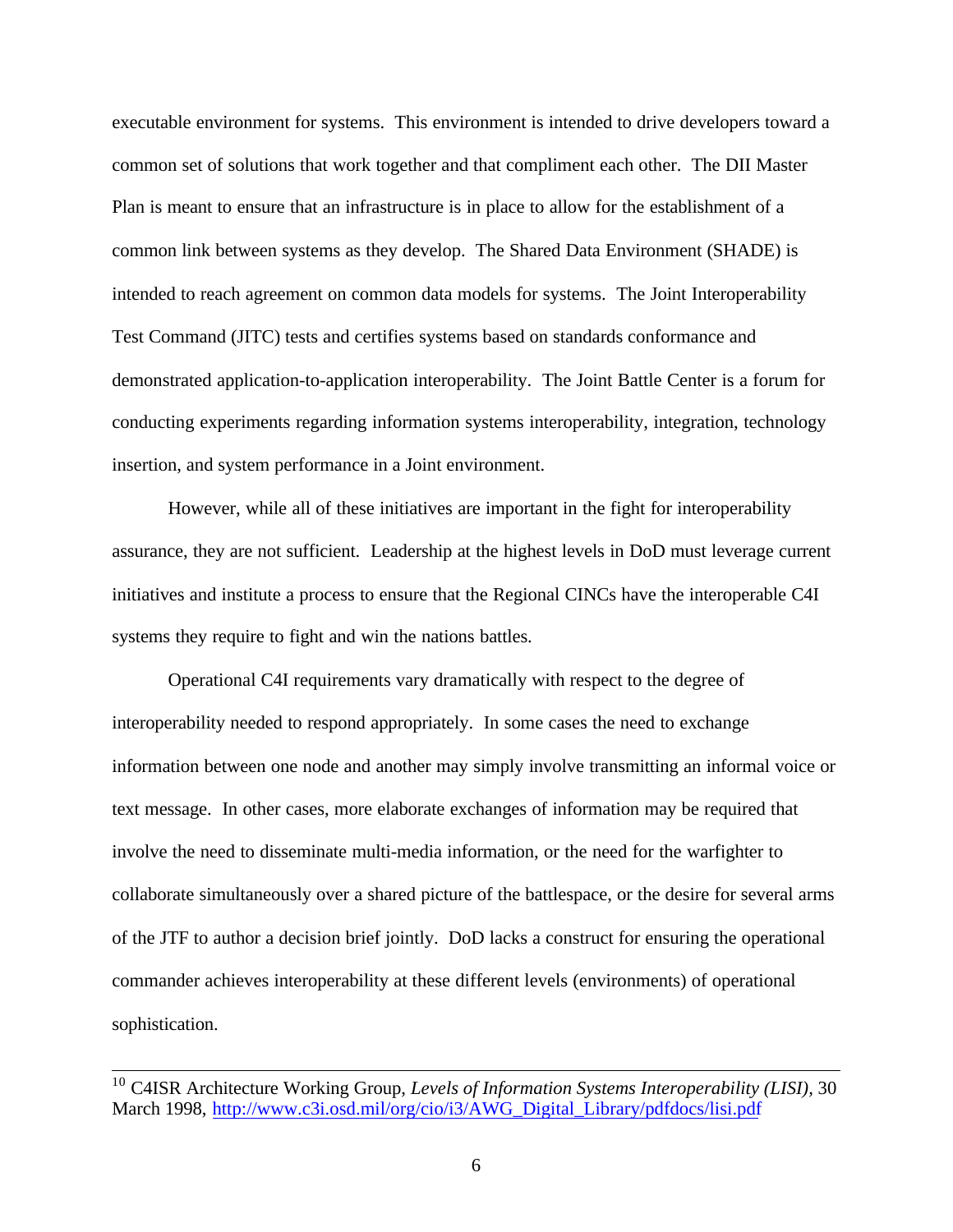At least three realities continue to inhibit the achievement of Joint interoperability across C4I system and Joint service boundaries. Figure 1 demonstrates how a common picture of these realities can help make interoperability a certainty. First, stovepipe systems (systems that do only one or limited applications or services) are the order of the day. DoD Services and Agencies focus on developing systems that enable functional applications and services, and address associated data considerations. Consequently, they do not adequately address the requisite infrastructure dimensions of a C4I system nor enable policies and procedures. Second, even when the Services and Agencies focus on the same enabling attribute, they may well have a different view of what specific capabilities are needed to achieve the same mature level of interoperability. In other words, system functions are also stovepiped. The systems capabilities simply do not interact in a Joint environment. Third, even when the Services and Agencies have focused on all of the enabling attributes and have agreed on the same set of capabilities within each attribute, there is still a tremendous margin for error because of the multitude of choices generally available for implementing each specific capability. Although the C4I systems may be standard compliant, they still might not be able to interoperate with each other, often due to the latitude in the standard itself. This latitude provides the Services and Agencies with freedom in interpretation and the incorporation of permissible options and capabilities. In addition, DoD has exacerbated the situation by allowing the Services and Agencies to circumvent the C4I interoperability certification process via an easy waiver process.



Figure 1. Making C4I Systems Interoperability a Certainty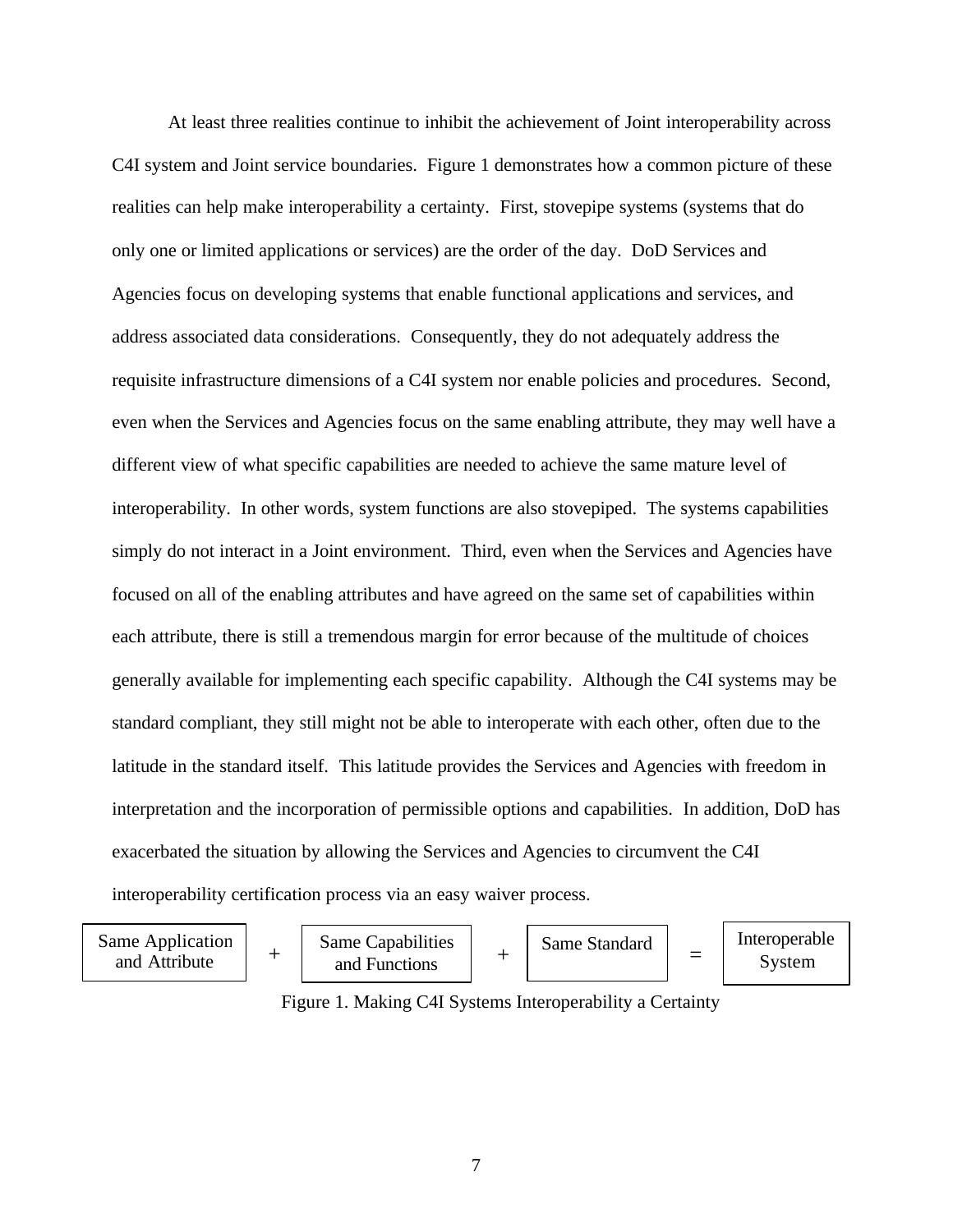#### LEGAL ASPECTS

In addition to ignoring the basic mandates of the National Security and Defense Reorganization Acts of the past, and their inability to leverage current interoperability initiatives, the Services are in violation of established procedures mandated in several DoD and CJCS Directives and Instructions, as well as the current National Military Strategy and Joint Vision 2020. The DoD Directives and Instructions provide clear guidance on the acquisition and maintenance of C4I systems to ensure interoperability. Table II provides details related to established interoperability rule sets.

Systems interoperability is high on the list of subjects discussed in the DoD acquisition program and throughout doctrine and policy documents. APPENDIX A provides a list of definitions and organizations, programs, systems, and exercises that deal with or are directly related to interoperability. The systems and organizations cause one to believe that DoD has a handle on the interoperability problem and is taking steps to ensure its benefits are realized by the Services. Unfortunately, this cannot be further from the truth.

Historically, systems interoperability has been more a matter of chance than deliberate planning and the services have used funds to satisfy immediate needs without considering DoDwide interoperability issues. The DoD has had problems implementing its policies and procedures relative to C4I systems interoperability for joint military operations since it first issued related directives in 1967. Throughout the years, DoD has reemphasized its commitment to interoperability by issuing more specific directives and establishing a timeline to develop and field a Joint C4I architecture. Moreover, non-technical interoperability problems exist such as substantial variations within the Services regarding procedures, tactics, and rules governing operational aspects of warfighting. And service C4I interoperability initiatives were not unified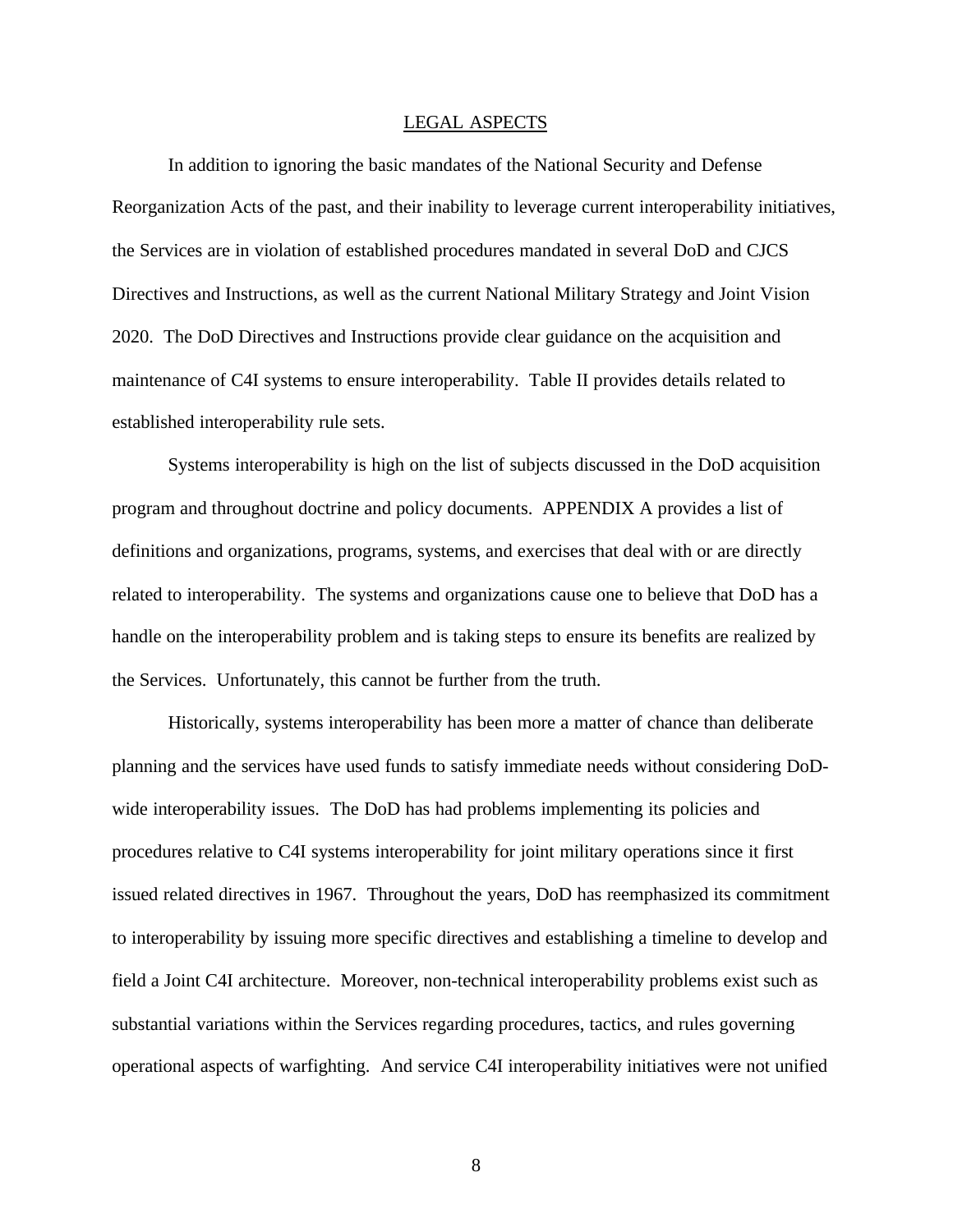| <b>Directive/Instruction</b>              | Year | <b>Content</b>                                           |
|-------------------------------------------|------|----------------------------------------------------------|
| DoD Directive $4630.5^{11}$               | 1992 | Compatibility, Interoperability, and Integration of C3I  |
|                                           |      | Systems [Mandatory] Establishes policy to develop,       |
|                                           |      | acquire, and deploy compatible, interoperable, and       |
|                                           |      | integrated C3I systems.                                  |
| DoD Instruction $4630.8^{12}$             | 1992 | Procedures for Compatibility, Interoperability, and      |
|                                           |      | Integration of C3I Systems [Mandatory] Assigns           |
|                                           |      | responsibilities and establishes procedures. DISA        |
|                                           |      | tasked as the single POC to identify and test C4I        |
|                                           |      | systems that require an interoperability capability and  |
|                                           |      | maintain a database of those systems that have the       |
|                                           |      | interoperability stamp.                                  |
| CJCSI 6212.01 $A^{13}$                    | 1995 | Compatibility, Interoperability, and Integration of C4I  |
|                                           |      | Systems Establishes detailed implementation              |
|                                           |      | procedures and responsibility - C4I for the Warrior is   |
|                                           |      | the objective vision.                                    |
| National Military Strategy <sup>14</sup>  | 1997 | "Laying a solid foundation for interoperability with     |
|                                           |      | our alliance and potential coalition partners is         |
|                                           |      | fundamental to effective combined operations"            |
| Joint Vision $2020^{15}$                  | 2000 | "Interoperability is a mandate for the Joint Force of    |
|                                           |      | $2020$ "                                                 |
| DoD Directive 5000.2- $\overline{R^{16}}$ | 2001 | Operation of the Defense Acquisition System Spells       |
|                                           |      | out the acquisition process as it relates to             |
|                                           |      | interoperability and provides specific details as to the |
|                                           |      | establishment of systems interoperability Key            |
|                                           |      | Performance Parameters.                                  |

Table II. C4I Systems Interoperability Established by Law

because no common global vision existed to guide the future direction in support of the warrior

during Joint operations.<sup>17</sup> The Military Departments and the office of the Joint Chiefs of Staff

have simply not carried out their responsibilities.

l <sup>11</sup> DoD Directive 4630.5, *Compatibility, Interoperability, and Integration of C3I Systems*, (Washington: DoD, 1992), 2.

<sup>12</sup> DoD Instruction 4630.8, *Procedures for Compatibility, Interoperability, and Integration of C3I Systems*, (Washington: DoD, 1992), 6.

<sup>13</sup> CJCS Instruction 6212.01A, *Compatibility, Interoperability, and Integration of C4I Systems*, (Washington: DoD, 1995).

<sup>14</sup> Shalikashvili, *NMS*, 22.

<sup>15</sup> *Joint Vision 2020*, (Washington: JCS, 2000), 15.

<sup>16</sup> DoD Instruction 5000.2, *Operation of the Defense Acquisition System*, (Washington: DoD, 2001), 7.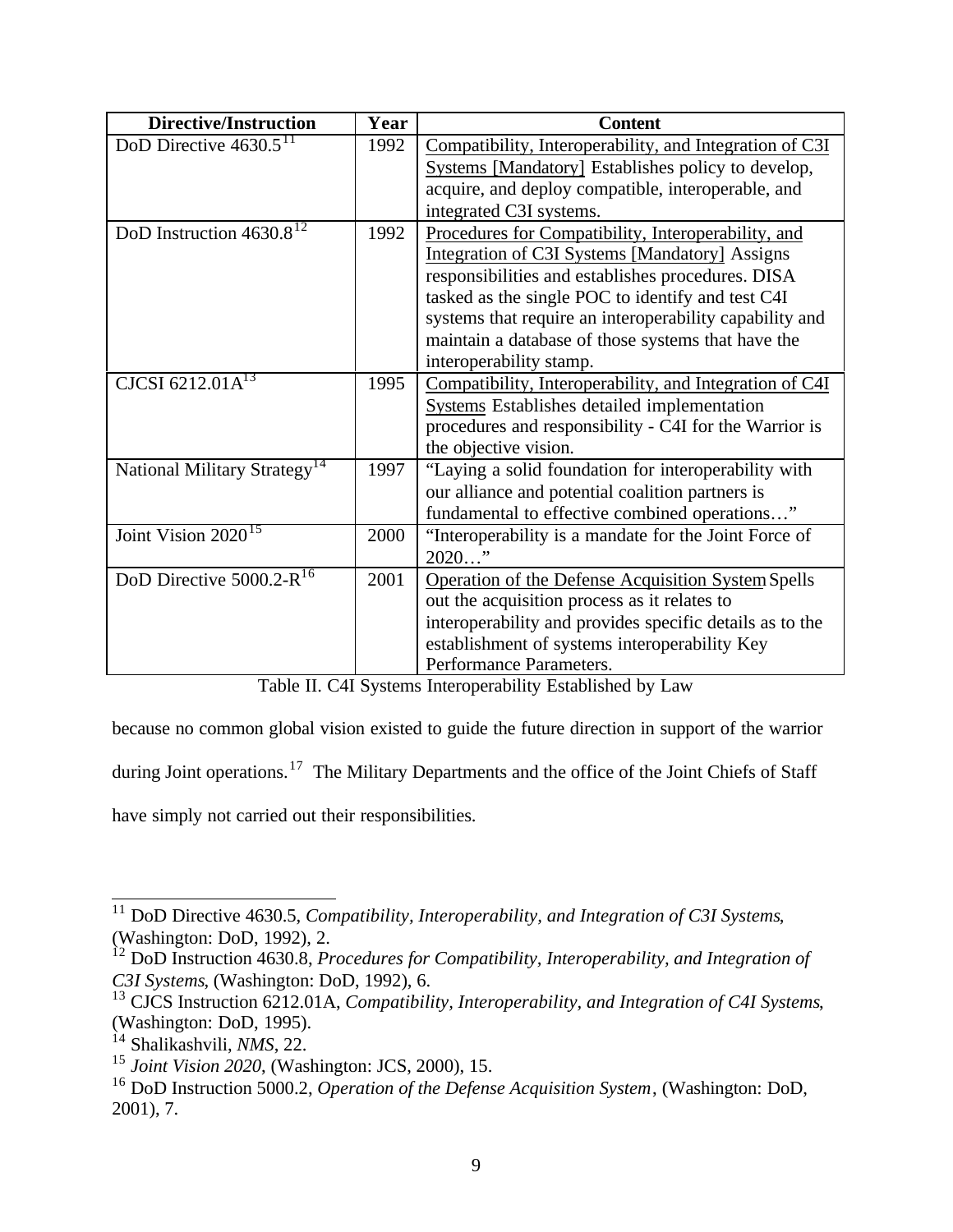The Joint Staff's Director for C4 Systems (J-6) is assigned primary responsibility for ensuring compliance with the interoperability certification requirement. DISA's Joint Interoperability Test Command (JITC) is the sole certifier of C4I systems. According to Joint Staff guidance, commanders in chief, the services, and DoD agencies are required to adequately budget for certification testing. Certification is intended to help provide the warfighter with C4I systems that are interoperable and to enable forces to exchange information effectively during a joint mission. The requirement further states that a system must be tested against all systems with which it must interoperate. Briefly, DoD does not have an effective process for certifying existing, newly developed, and modified C4I systems for interoperability. As a result, many C4I systems have not been certified for interoperability and, in fact, DoD does not know how many require certification, and there is no plan to prioritize systems for testing. <sup>18</sup> Bottom line, C4I systems currently receive approval for production and fielding even though they may have not been certified as interoperable.

## OPERATIONAL IMPACT/CONSEQUENCES

A JTF that is not interoperable directly and negatively affects the Operational Factors of space, time, and force. Consequently, the JTF Commander is relegated to provide C4I system workarounds to compensate for the friction caused by the relationship between space and time, space and force, and time and force.

## **Factor Space**

l

The ability of a JTF to possess C4I systems that interoperate directly correlates to the distance to the employment area and between points in the employment area. Interoperable

<sup>17</sup> United States General Accounting Office, *DoD's Renewed Emphasis on Interoperability is Important but Not Adequate*, (Washington: GAO, 1993), 26-35.

<sup>18</sup> United States General Accounting Office, *Weaknesses in DoD's Process for Certifying C4I Systems' Interoperability*, (Washington: GAO, 1998), 1-2.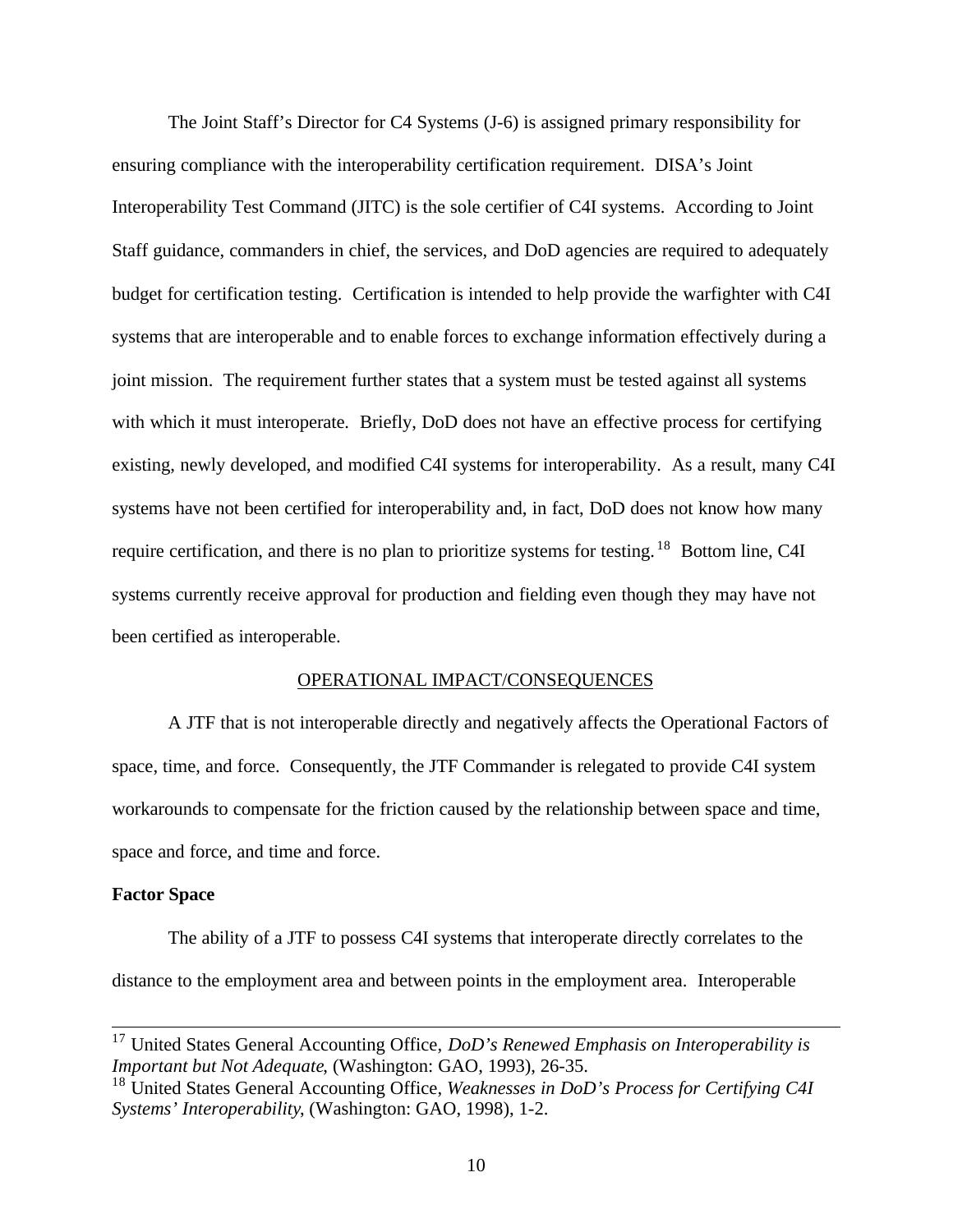systems provide the commander the ability to communicate and send data over longer distances. The operational commander's ability to electronically reach an Area of Responsibility (AOR) that is a great distance from his command post saves time, money, and increases the efficiency of command and control. Units in the AOR do not have to be concerned with staying close to one another if interoperable systems are employed. The result is a JTF with much greater influence over a larger space.

The relationships between space and force, and space and time are particularly critical. The ability of a force to work together often determines the area or space that force can influence. If a force's systems are interoperable and it is directly linked electronically with other forces in the area, then this Joint force has the ability to influence a larger space and in less time. Interoperability between the forces may also determine the geo-strategic position of the combatants. Their ability to operate with one another will determine if a maritime force or land force is employed, and the amount of time it takes that force to reach the AOR relative to their location in the world. The ability of the force to interoperate can also determine the location (in the space) the force is employed relative to the enemy.

## **Factor Time**

Time is perhaps the most critical Operational Factor because space can be regained that has been lost and forces can be reconstituted, but time lost can never be recovered. Preparation time related to JTF training, planning, mobilization, and deployment can be reduced if the force is interoperable. Typically, precious time is wasted ensuring the systems that the Services bring to the fight have the ability to interoperate. CINC J6 personnel are tasked to ensure that service systems are interoperable before the task force deploys. Often they must find the best way to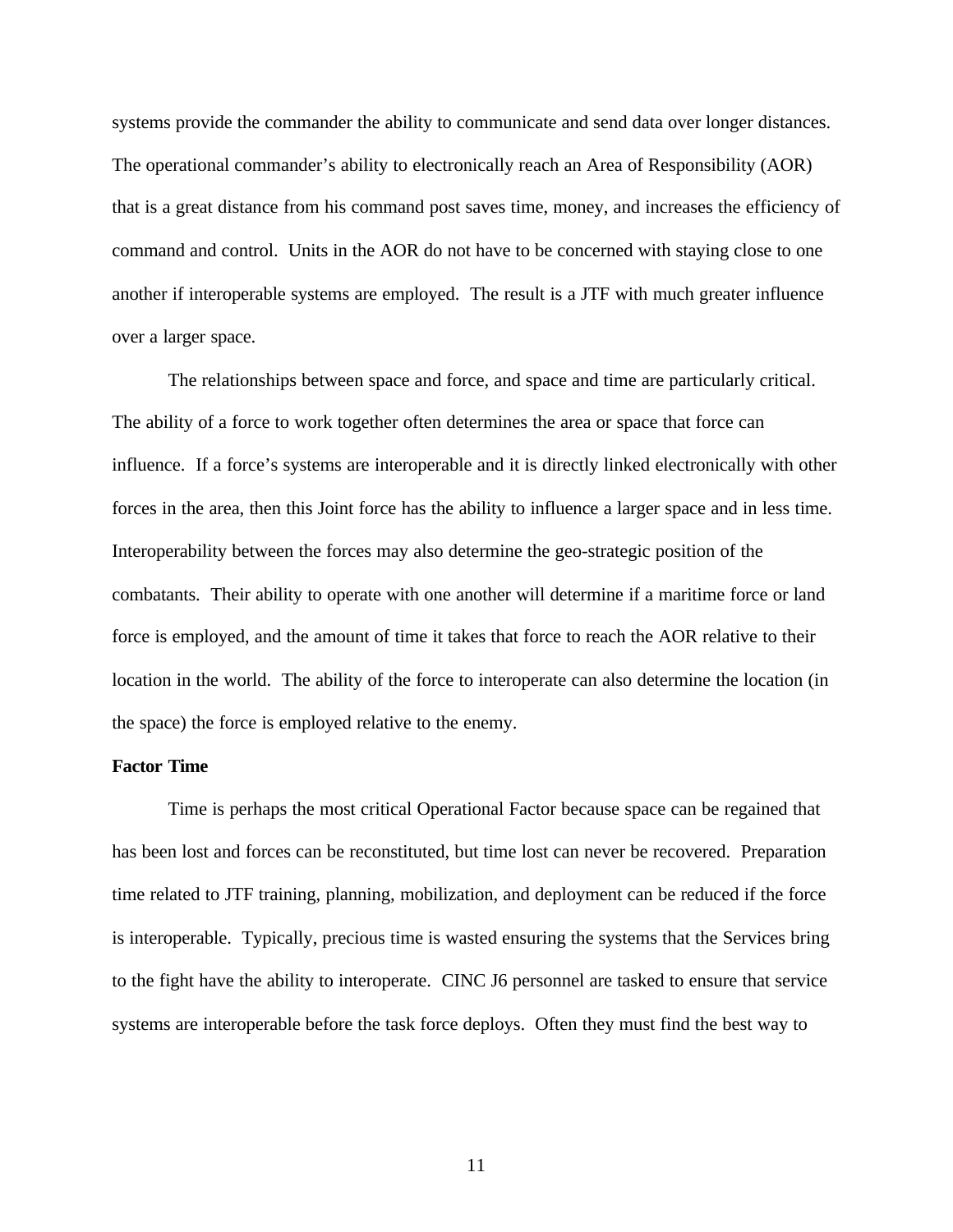make the systems work together, thus using up time that would otherwise be spent preparing to engage.

C4I systems interoperability can affect the relationship between time and force. The command and control cycle of decisions and actions on the battlefield can be reduced with adequately interoperable systems. This would help ensure that the force was adequately prepared, led, and controlled during Joint operations. Force warning time could be increased with systems that effectively disseminate intelligence data and command guidance. The force could then better utilize the precious time needed before hostilities for preparation, training, reconstitution, deployment, etc.

## **Factor Force**

The tangible aspects of size and equipment, as well as the intangible aspects of training and combat readiness are also influenced by the degree of C4I interoperability among the force. The force size directly correlates to the amount of equipment it carries. Often specialists are required to operate intricate C4I systems and the devices that connect these systems. Interoperability of these systems can help to reduce equipment loads, thus reducing the manpower requirement. Transportation demands are reduced with decreased personnel and equipment requirements. Training cycles can be reduced and combat readiness increased with a force that is not constrained by having to learn about other service's systems and the workarounds inherent in attempting an interoperable link.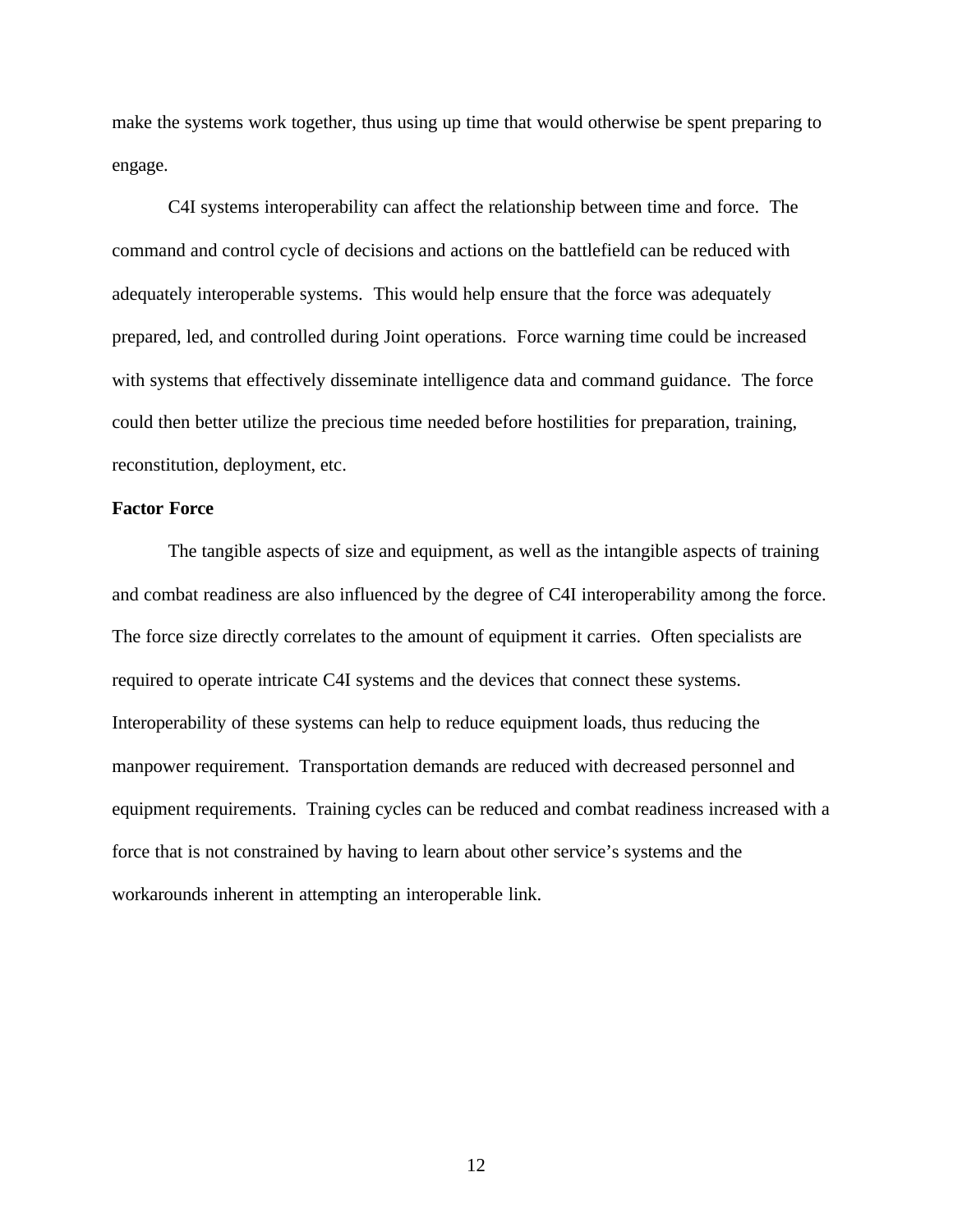Interviews and correspondence with several professionals from CENTCOM, technical

industry, and academic venues reveals a common story.<sup>19</sup> The impact on the user of systems that

are not interoperable is dramatic. Typical comments include:

- There is no Joint standard for systems interoperability.
- System workarounds are the rule, and too much is done on the fly.
- There are very few engineers left in government who have the technical know-how to understand emerging systems.
- Leaders charged with procuring C4I systems must be technically proficient.
- Our current C4I systems have some significant limitations in their ability to support the full range of operations that we may be tasked to undertake due to their lack of interoperability.
- C4I limitations include technical shortfalls, lack of requisite human skills, and an overall shortage of numbers (in platforms and people).
- Too many agencies are doing C4I procurement, so too many systems are developed and fielded.
- C4I interoperability enforcement has no teeth. The "hammer": DISA is not focused on the problem; the Joint Staff is not funded to take care of the problem; the JROC probably has the power to take care of the problem, but is not focused on it just yet.
- The Services shouldn't have to live with disparate systems.
- It takes too long to get C4I systems fielded, and it is almost impossible to kill a program once it is underway.

These comments illustrate that a critical operational imperative for the JTF Commander

is a clear understanding of the capabilities and limitations of his C4I support. Critical to

successful command and control is an ability to understand the range of uncertainty about enemy

operations through the use of C4I technology, and to effectively manage that uncertainty.

## **SOLUTION**

The solution to the C4I systems quandary is interoperability assurance. A critical

element of interoperability assurance is a clear prescription of a common suite of capabilities that

must be inherent in all C4I systems that desire to interoperate. Each C4I system must cover all

four enabling attributes of interoperability: procedure, applications, infrastructure, and data. At

l

<sup>&</sup>lt;sup>19</sup> Steve Mieir and Jeff Terry, United States Central Command (J6); Drew Hamilton, Auburn University; Bill Kemple, Naval Postgraduate School, Joint C4I, telephone conversations with author, April 2002.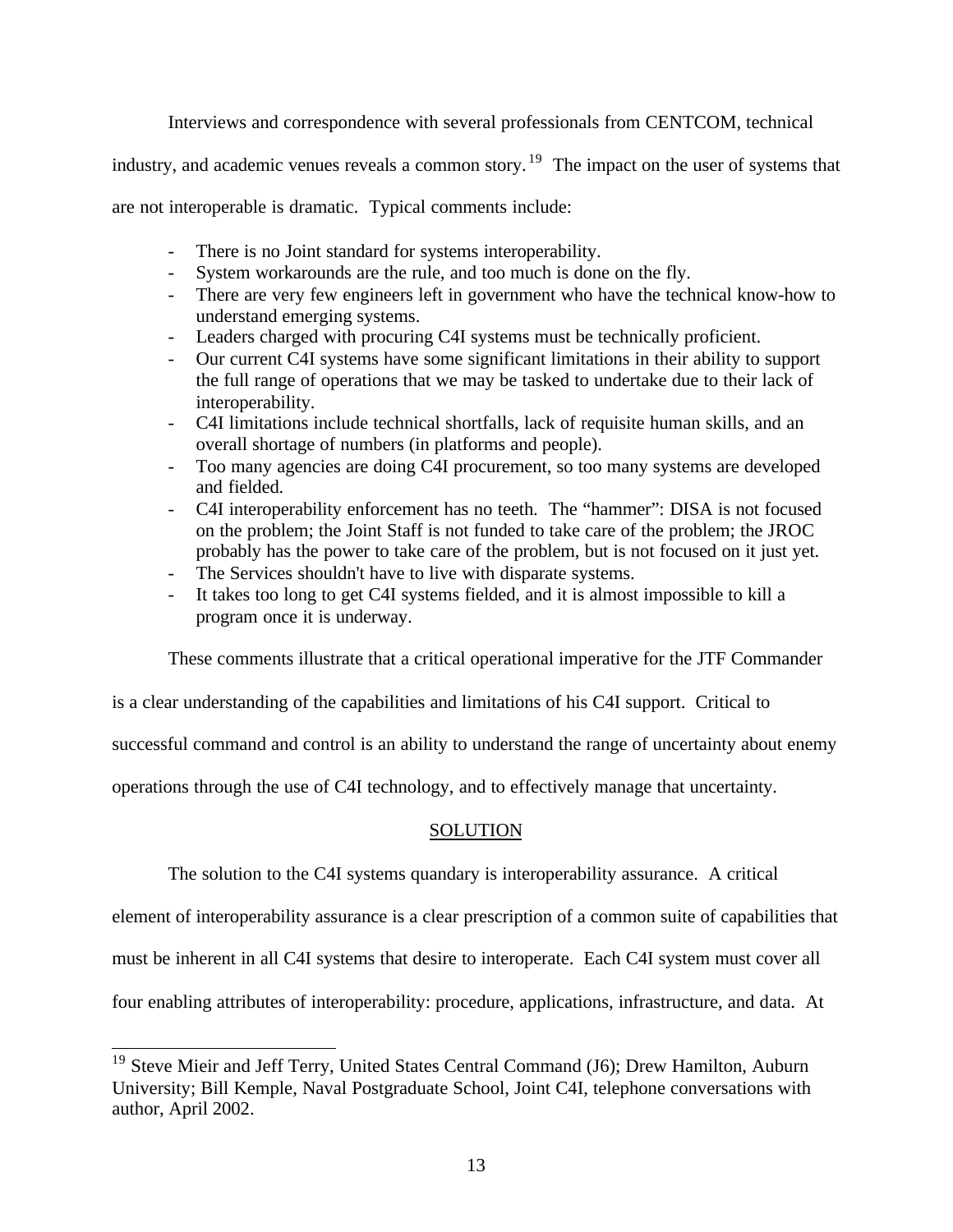each level of interoperability, DoD must identify a common suite of capabilities across procedure, applications, infrastructure, and data that must be incorporated by system developers in order to have a common-ground basis for Joint interoperability assurance. Finally, common standards must be adhered to for each capability.

DoD Services and Agencies can receive direct benefits from applying this mind-set. JTF planners, program managers, and system evaluators are but a few of the users that can realize increased mission effectiveness, appreciable return on investment, and reduction in system development costs. Operational planners can see increased mission effectiveness by reducing JTF set-up time due to early identification of C4I interoperability gaps and shortfalls. Services and Agencies can realize a return on the costs associated with ensuring their C4I systems are interoperable through early detection and resolution of interoperability gaps or shortfalls. And finally, all of DoD can accomplish a reduction in system development costs by leveraging off of previously fielded, certified C4I interoperable systems.

The CJCS must direct the Joint Staff, in collaboration with the regional CINCs, the Services, and the Director of DISA, to develop a process for prioritizing C4I systems for testing and certification. Further, the CJCS must direct the Joint Staff to develop a formal process to follow up on interoperability problems observed during exercises, report the problems to the relevant DoD organization, and inform organizations that the systems are required to be tested for interoperability. The "hammer" responsibilities must reside with an organization with authority and will, like the Joint Staff. In general, the C4I systems must be prioritized by importance to the CINCs, interoperability standards articulated, and certification progress assessed.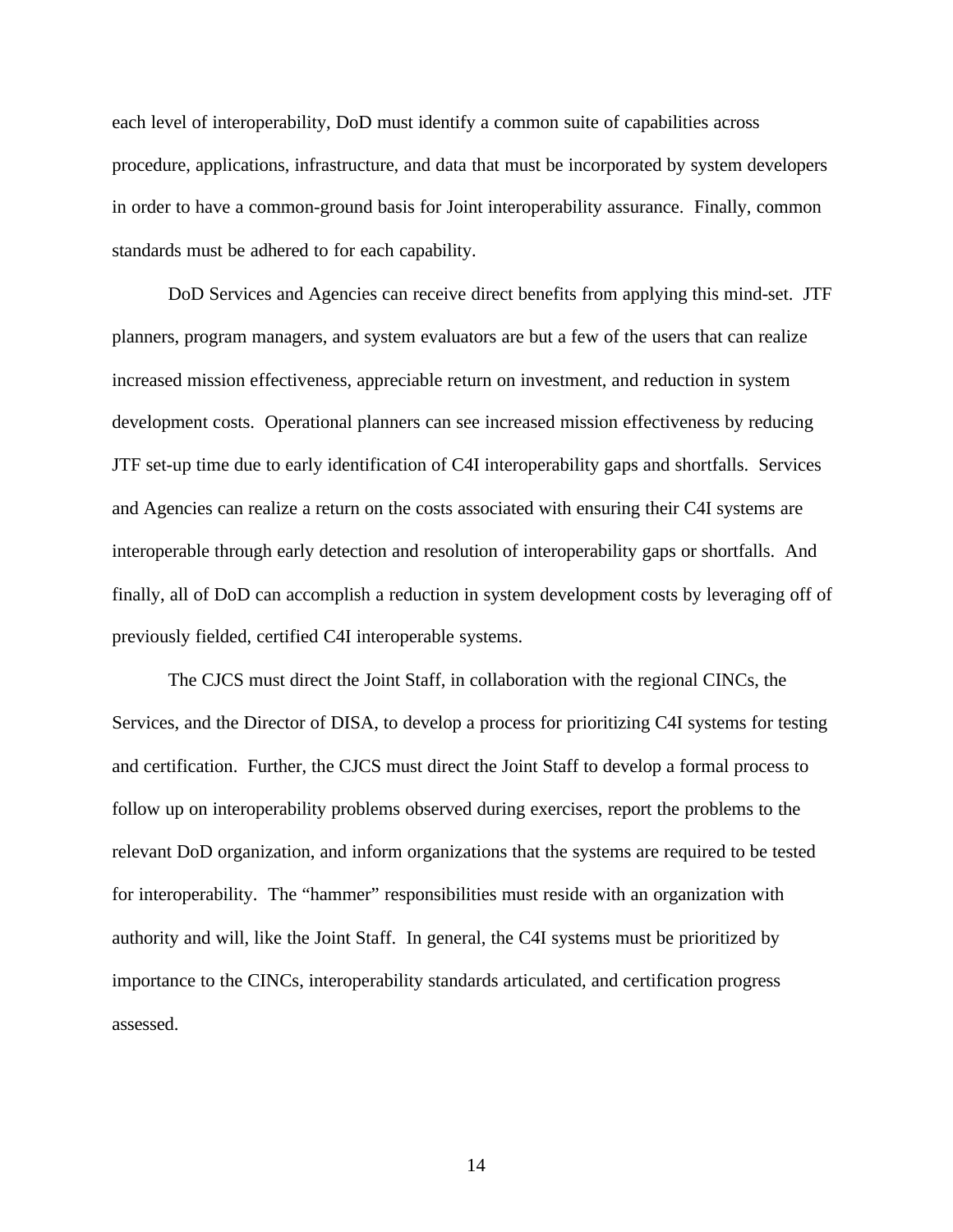Specifically, the "hammer" must pick the C4I system "best of breed," fix that system so it interoperates with all of the Services and does what the Services want it to do, and kill the acquisition of other like systems, thus concentrating on the winner. In addition, the links for these systems can help ensure interoperability by allowing only certified systems to have access to the network. This will help to ensure that the systems integrate as well as interoperate. In other words, a C4I system can interface with the "Joint Pipe" only if it abides by the interoperability standards of the connection.

#### **CONCLUSION**

The operational factors of space, time, and force are enhanced by the use of interoperable C4I systems by the operational commander. We must be more focused on the tangible military benefit to the operational commander, not on ensuring that the military/industrial complex remains afloat or a Service's "pet project" makes it through the acquisition cycle. This can be accomplished through defense industrial cooperation. DoD development and manufacturing programs can be designed to demonstrate sharing in C4I systems technology and architecture, and leverage interoperability initiatives. Technology and architecture sharing can be monitored to ensure the systems are developed to a predetermined and agreed upon level that is commensurate with Service training levels. Joint experimentation can be mandated for each CINC and Service to ensure compliance with the standard and provide a medium for training. C4I interoperability will help ensure the DoD realizes true transformation, not simply evolution, during the current IT revolution.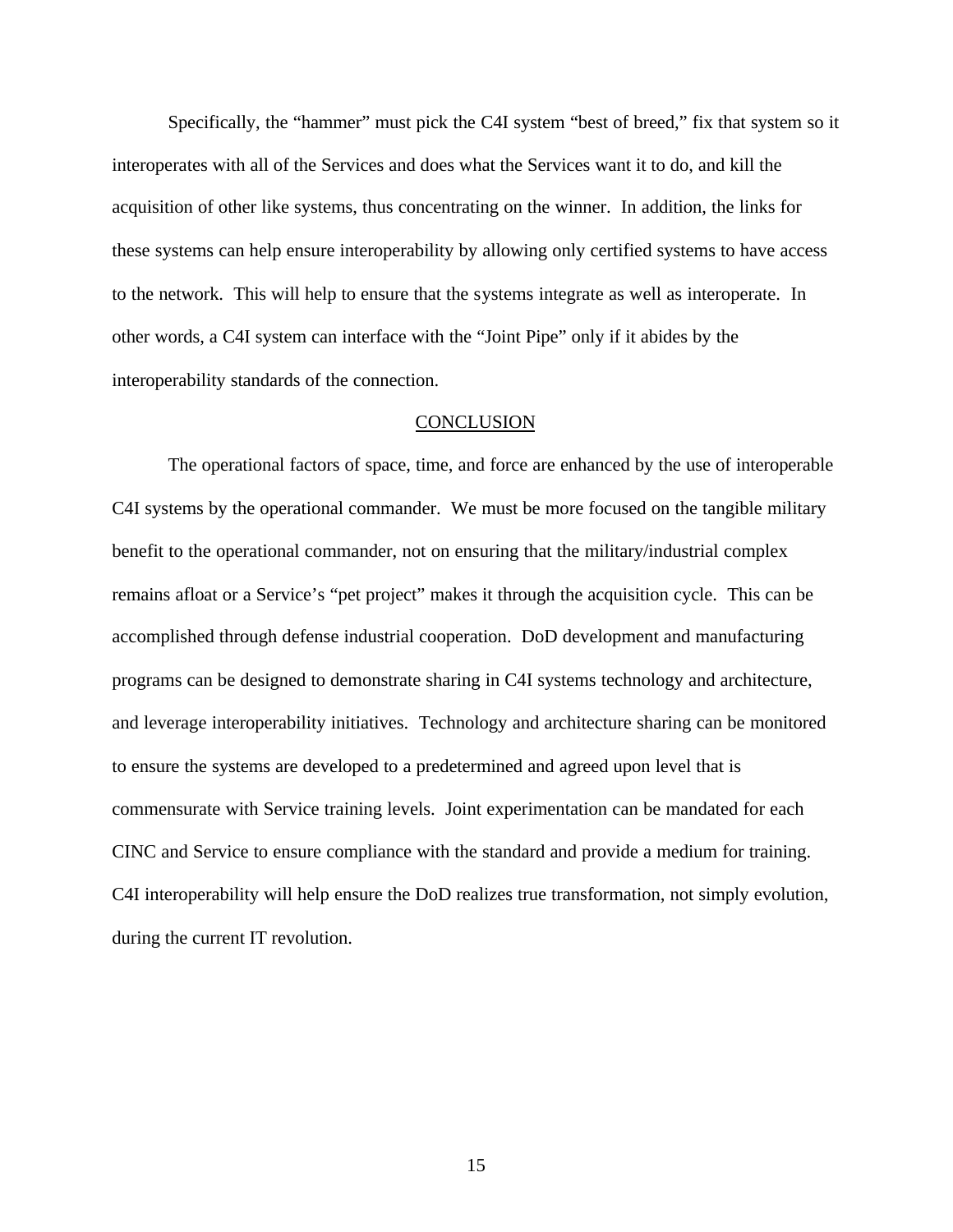#### BIBLIOGRAPHY

### ASD, C3I Web Page http://c3i.osd.mil

- Black, Michael. *Coalition C4I Systems Interoperability: A Necessity or Wishful Thinking?* Ft. Leavenworth: U.S. Army C&GSC, 2000.
- C4ISR Architecture Working Group. *Levels of Information Systems Interoperability (LISI).* 30 March 1998. http://www.c3i.osd.mil/org/cio/i3/AWG\_Digital\_Library/pdfdocs/lisi.pdf [6] April 2002].
- Congress, Senate. *Congressional Record*, 99th Congress, 3 October 1958.

Defense Information Systems Agency (DISA) Web Site http://disa.mil

- Department of Defense, Armed Forces Staff College. *The Joint Staff Officer's Guide 1991.* AFSC Publication 1. Washington: Government Printing Office, 1991.
- Department of Defense, Joint Chiefs of Staff. *Joint Warfare of the Armed Forces*, Joint Publication 1. Washington: National Defense University Press, 1991.
- DoD Directive 2010.6. *Standardization and Interoperability of Weapons Systems and Equipment within the North Atlantic Treaty Organization.* Washington: DoD, 1980.
- DoD Directive 4630.5. *Compatibility, Interoperability, and Integration of C3I Systems.* Washington: DoD, 1992.
- DoD Instruction 4630.8. *Procedures for Compatibility, Interoperability, and Integration of C3I Systems.* Washington: DoD, 1992.
- DoD Instruction 5000.2. *Operation of the Defense Acquisition System.* Washington: DoD, 2001.
- Hamilton, Drew. hamilton@Eng.Auburn.EDU "Joint C4I Interoperability" [E-mail to Patrick Kanewske kanewske@cox.net] 21 April 2002.
- Joint Army and Navy Board. *Joint Action of the Army and the Navy.* Washington: Government Printing Office, 1927.

Joint Interoperability Test Command (JITC) Web Site http://jitc.fhu.disa.mil

- Joint Publication 1-02. *DoD Dictionary of Military and Associated Terms.* Washington: DoD, 2001.
- *Joint Vision 2020.* Washington: JCS, 2000.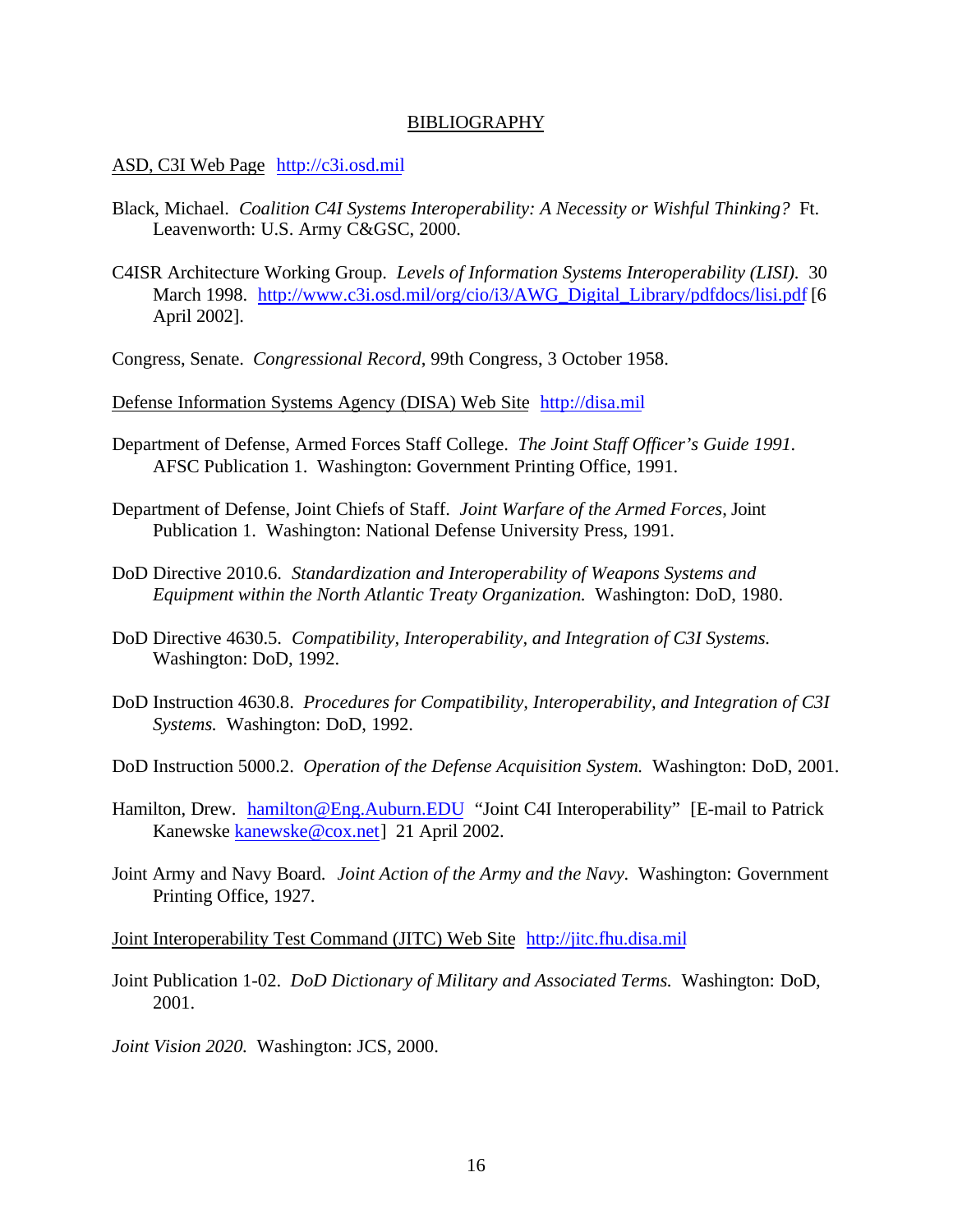- Kemple, Bill. Naval Postgraduate School, Joint C4I Curriculum. Telephone conversation with author, 26 April 2002.
- Lynch, Rick et al. *U.S. Army and Marine Corps Interoperability: A Bottom-up Series of Experiments.* Alexandria, VA: Joint Advanced Warfighting Program, 2000.
- Mieir, Steve. CENTCOM, J6, Current Operations. Telephone conversation with author, 19 April 2002.
- National Computer Security Center. *Introduction to Certification and Accreditation.* Ft. Meade: National Computer Security Center, 1994.
- Office of the Inspector General. *Audit Report on DoD Participation in NATO Tactical C3 Interoperability.* Washington: DoD, 1992.
- Paige, Jr., Emmett. *Retaining the Edge on Current and Future Battlefield Defense.* Defense Issues, August 1995.
- Shalikashvili, John. *National Military Strategy Shape, Respond, Prepare Now: A Military Strategy for a New Era.* Washington: CJCS, 1997.
- Terry, Jeff. CENTCOM, J6, Plans. Telephone conversation with author, 22 April 2002.
- United States General Accounting Office. *DoD's Renewed Emphasis on Interoperability is Important but Not Adequate.* Washington: GAO, 1993.
- United States General Accounting Office. *Weaknesses in DoD's Process for Certifying C4I Systems' Interoperability.* Washington: GAO, 1998.
- Vego, Milan. *Operational Warfare.* U.S. Naval War College, 2000.

Weigley, Russell. *The American Way of War.* Bloomington: Indiana University Press, 1973.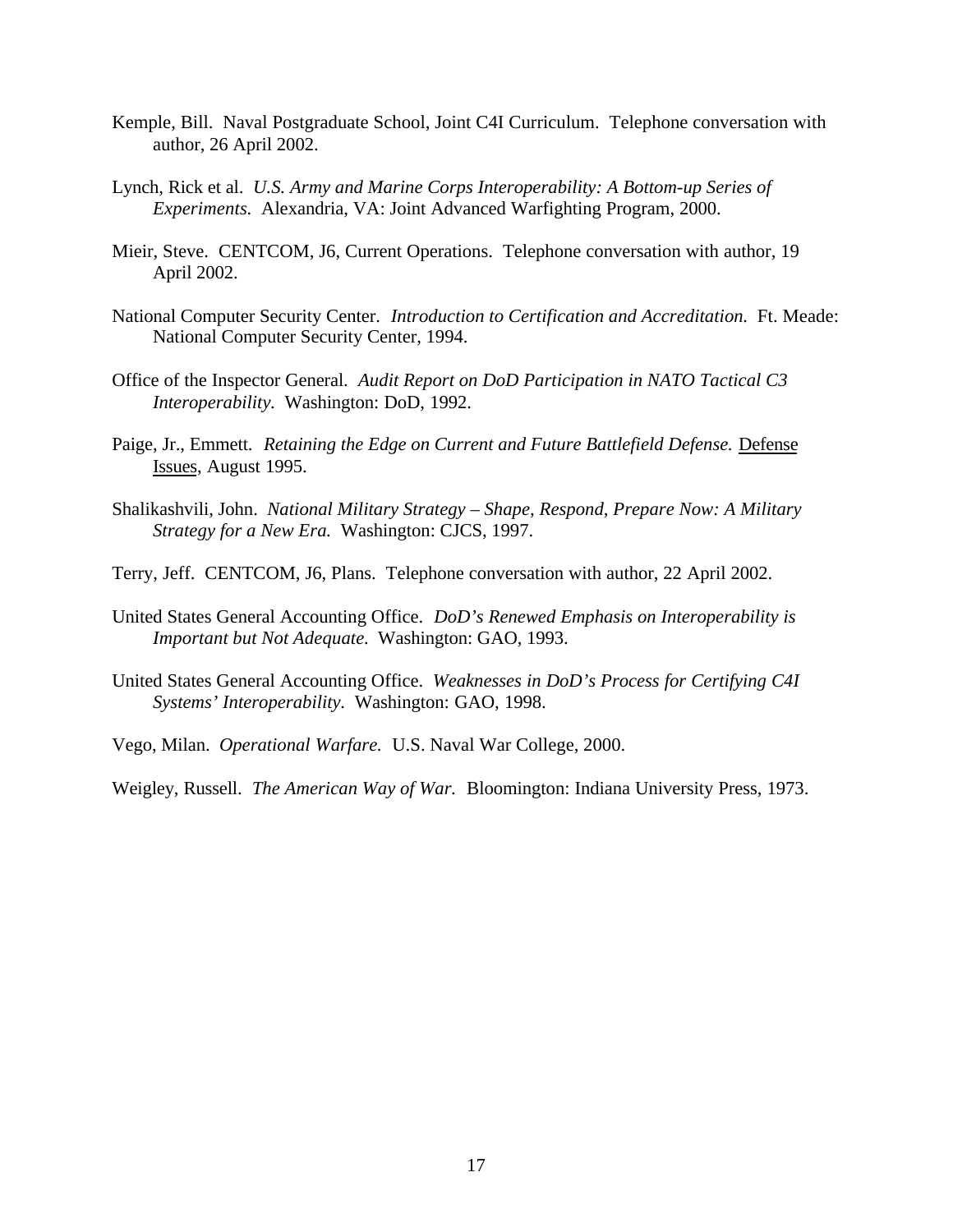# APPENDIX A

# Interoperability Definitions and Terms<sup>20</sup>

Common Operating Environment - Automation services that support the development of the common reusable software modules, which enable interoperability across multiple combat support applications. This includes segmentation of common software modules from existing applications, integration of commercial products, development of a common architecture, and development of common tools for application developers.

Global Combat Support System - A strategy that provides information interoperability across combat support functions and between combat support and command and control functions through the Global Command and Control System.

Interoperability - 1. The ability of systems, units, or forces to provide services to and accept services from other systems, units, or forces and to use the services so exchanged to enable them to operate effectively together. 2. (DOD only) The condition achieved among communicationselectronics systems or items of communications-electronics equipment when information or services can be exchanged directly and satisfactorily between them and/or their users. The degree of interoperability should be defined when referring to specific cases.

Joint Test Publication - A proposed version of a joint doctrine or joint tactics, techniques, and procedures publication that normally contains contentious issues and is nominated for a test publication and evaluation stage. Joint test publications are approved for evaluation by the Director, Operational Plans and Interoperability (J-7), Joint Staff. Publication of a test publication does not constitute Chairman of the Joint Chiefs of Staff approval of the publication. Prior to final approval as joint doctrine, test publications are expected to be further refined based upon evaluation results. Test publications are automatically superseded upon completion of the evaluation and promulgation of the proposed publication.

Rationalization - Any action that increases the effectiveness of allied forces through more efficient or effective use of defense resources committed to the alliance. Rationalization includes consolidation, reassignment of national priorities to higher alliance needs, standardization, specialization, mutual support or improved interoperability, and greater cooperation. Rationalization applies to both weapons and/or materiel resources and non-weapons military matters.

ADSIA - Allied Data Systems Interoperability Agency

CIWG - Communications Interoperability Working Group

FIA - Functional Interoperability Architecture

IAR - Interoperability Assessment Report

l

<sup>20</sup> Joint Publication 1-02, *DoD Dictionary of Military and Associated Terms*, (Washington: DoD, 2001).